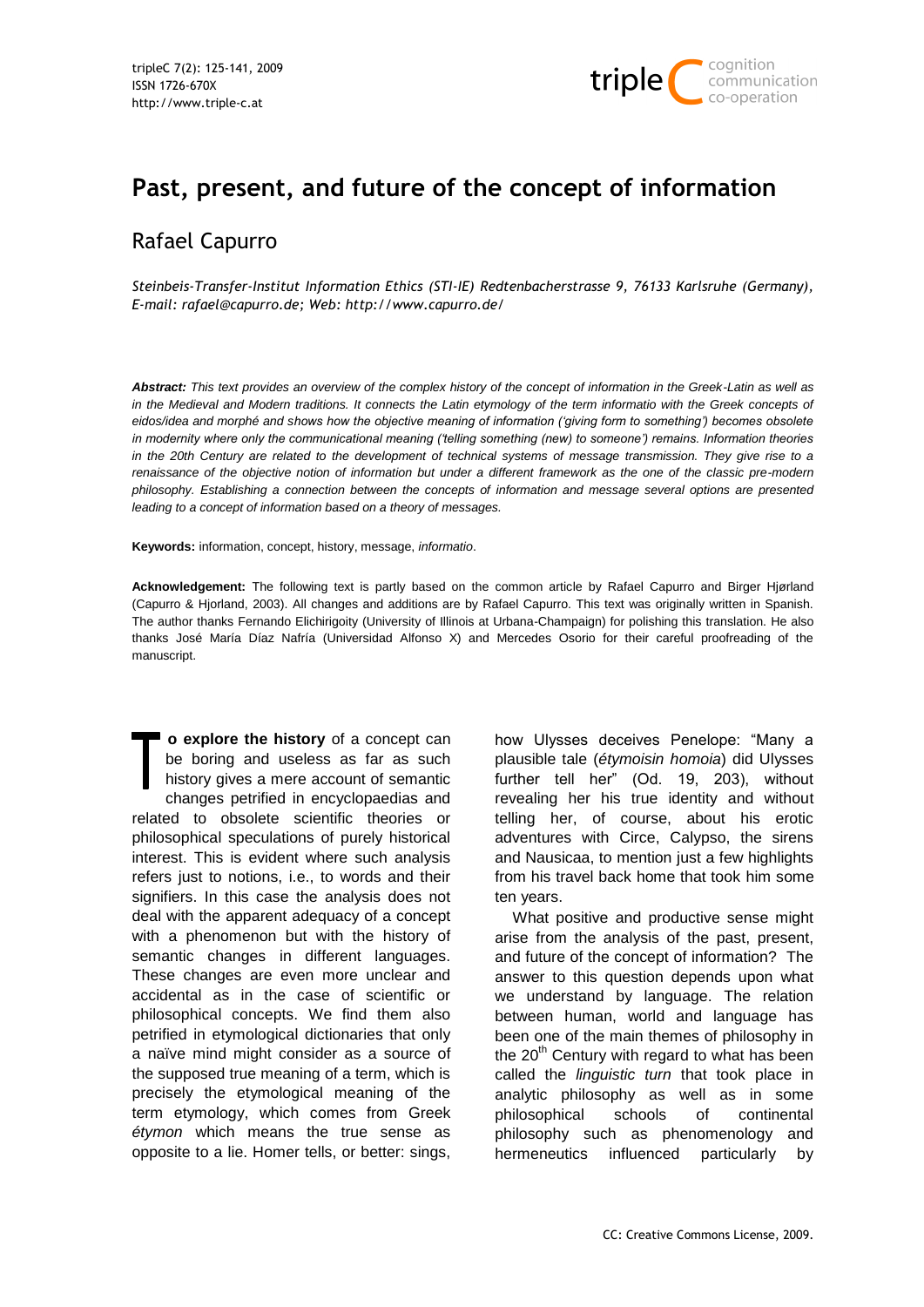linguistics and semiotics. Under this perspective language is not a neutral and transparent medium but an unavoidable condition that pervades our knowledge of reality as well as our action upon it. This means, following the Kantian tradition, that reality is being articulated in language and *vice versa*, the analysis of language shows, although under certain implicit conditions, who we are and in which world we live. This was particularly emphasized by Wittgenstein with his conception of "meaning as use" and the relation of such use(s) to "forms of life" and "language games."<sup>1</sup> Without overemphasizing Wittgenstein's linguistic pragmatism, I would like to stress the insight that our knowledge about the world as well as about our actions upon it cannot avoid language, although it is possible to take a critical distance from the contingent meanings of notions, i.e., of the different uses of words in everyday language, and concepts, i.e., the definition of a notion within a theory, allowing us not only to create new "forms of life" but also new scientific theories.

From this perspective the analysis of the history of a concept, including its signifiers, becomes a task similar to the one of a geologist who tries to reconstruct natural processes, by exploring now world views based on traces that often appear as almost insignificant, laid down on different material and/or linguistic carriers interrelated through underground currents in different epochs. Geology becomes genealogy (Capurro, 1996) pp. 259-270). A genealogical analysis is particularly interesting if such concepts are being used to characterize a society or even a whole epoch. It is even crucial when we want to give plausible reasons why they have acquired such a relevance and how we can change them and their underlying "forms of life" as well.

We live, it has been said many times, in an information society or even in an information age as opposed to the industrial and the agrarian ones. Of course, such epoch

l

divisions are somehow arbitrary particularly if seen within a linear evolution while in fact every human society is based on informational processes although not of the same kind as the present digital information media. The predominance of a distinctive factor allows us, for good or for bad, to use adjectives in order to qualify an epoch, while other aspects, maybe no less relevant, remain hidden. Every concept is embedded in a historical network of relations which include metaphoric and metonymic changes in natural languages as well as in artificial ones including scientific theories and philosophic speculations. Such changes can be observed in all their complexity particularly in classical literary works. In the field of philosophy these changes are crucial at least as far as philosophy is understood as a methodological reflection on the conceptual basis of the world and the human being. The *Historical Dictionary of Philosophy* is an example of such a genealogical conceptual analysis that took some thirty years to get done and whose result is, I believe, neither boring nor useless.<sup>2</sup>

If the human world is a world of things that we either discover or make and share within and from language – including also what is beyond language, to which concepts such as the Kantian "things in themselves" or Lacan's "the real" point to  $-$  and if we understand the expression 'the world of language' in both senses of the genitive (*subjectivus* and *objectivus*), then we can undertake the task of exploring the past, present, and future of the concept of information which is maybe one of the most popular and controversial of our age not only in everyday life but also in scientific theories, particularly since the second half of the 20th Century.<sup>3</sup>

My interest in this matter arose some thirty years ago from the paper of the German physicist and philosopher Carl Friedrich von Weizsäcker (1912-2007) "Language and

 $\overline{a}$ 

See Ludwig Wittgenstein: Philosophische Untersuchungen. In ibid. Werkausgabe, Band 1. Frankfurt am Main: Suhrkamp 1984, § 43: "Die Bedeutung eines Wortes ist sein Gebrauch in der Sprache" ("The meaning of a word is its use in language"). See also  $\S$  23, 138, 156.

<sup>2</sup> Joachim Ritter et al. (Ed.): *Historisches Wörterbuch der Philosophie*. Darmstadt: Wissenschaftliche Buchgesellschaft (1971-2007), 13 Vols. See particularly H. Schnelle: Information, pp. 116-117.

 $3$  For a detailed analysis of the etymology of the concept of information see my: *Information. Ein Beitrag zur etymologischen und ideengeschichtlichen Begründung des Informationsbegriffs*. Munich: Saur 1978. [Online version] <http://www.capurro.de/info.html>.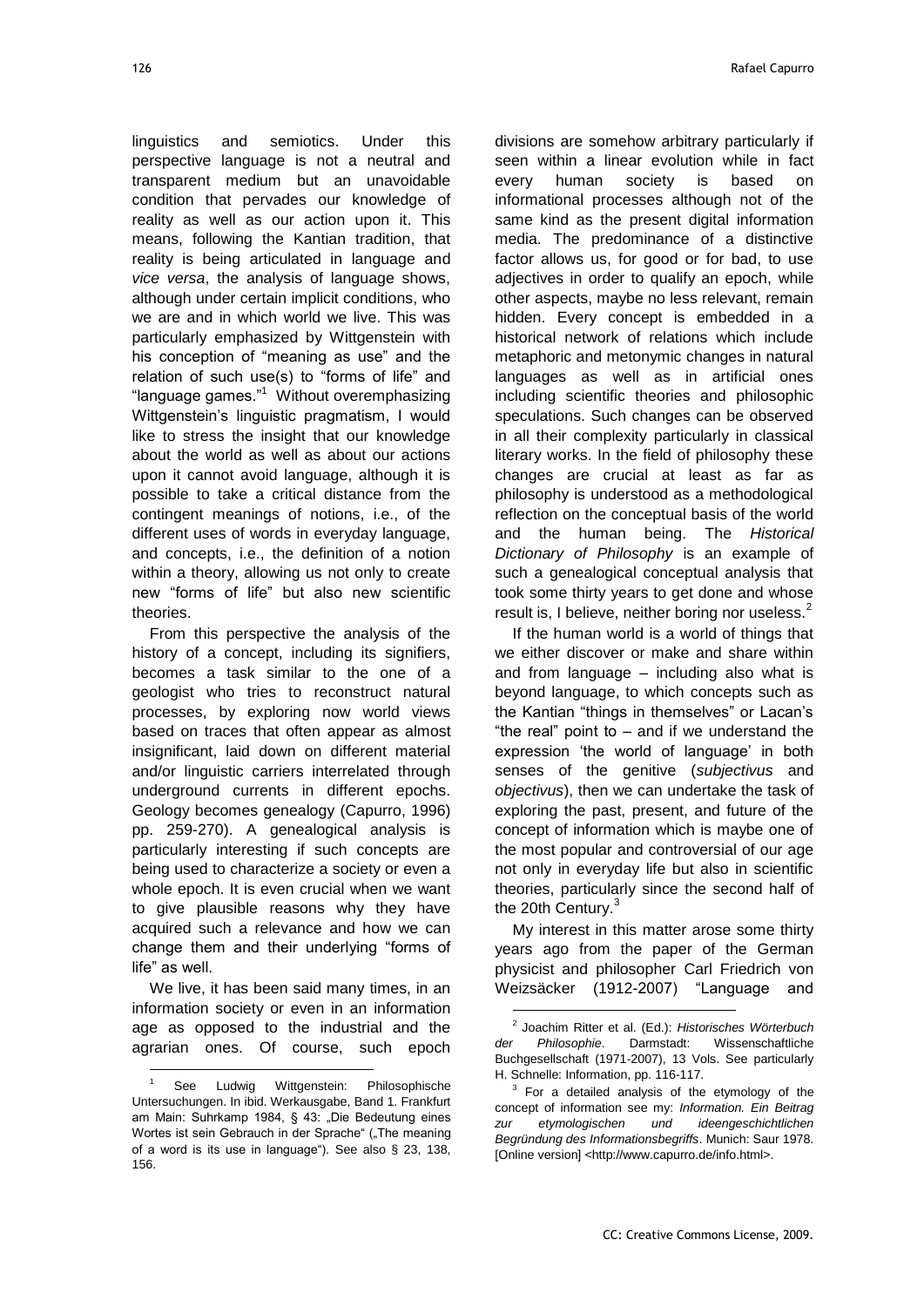Information," presented for the first time in 1959 at the *Academy of Fine Arts* in Munich (Weizsäcker, 1974). Weizsäcker writes:

*"Today we are accustomed to think about information as something different from matter and consciousness. But what we have discovered is in fact an old truth in a new place. It is Plato"s eidos or the Aristotelian form, appearing in such a way that also a human being of the 20th Century can guess their meaning." [my translation] (Weizsäcker, 1974)*

Weizsäcker points implicitly to the famous dictum by Norbert Wiener (1894-1964):

*"Information is information, not matter or energy. No materialism which does not admit this can survive in the present day." (Wiener, 1961, p.132)* 

Obviously, a critical history of the concept of information is so complex that it cannot be dealt with within the framework of this short article. My objective is to point to some paths for future work, in the context of a society that defines itself as information as well as knowledge society, an addition arising probably from some kind of bad conscience with regard to that concept.

The brevity of this presentation compels me to simplify extremely this history. My paper has a relatively simple message. The concept of information in classical antiquity, particularly in the philosophy of Plato and Arisotle, is closely related, as Weiszäcker suggests, to the concepts of *idea/eidos* and morphé having an objective as well as a subjective meaning  $-$  if it is permitted to use this modern categories – that are retained in the Latin tradition with the concept of *informatio*. Modernity rejects the objective meaning in everyday language and conceives information as a purely subjective category. Today there is a renaissance of the objective meaning of the concept of information within the context of the natural sciences as well as of a technology that is being called precisely information technology. This has a backward effect on the use of this notion in everyday language today as well as on our selfappraisal.

Of course, to follow the path opened by Weizsäcker means to take a genealogical decision relating the concept of information to its everyday present subjective sense of ‗communicating something (new) to someone' and to project this concept some 2.500 years back without asking which terms other than *eidos* or *morphé* in the Greek (and Latin) tradition could better match the present subjective use such as, for instance, the complex concept of *lógos* (word, language) as well as the concept of *angelía* (message). We are thus addressing the problem of translation that can never find an adequate solution just because every concept in different languages and historical situations has a context, an echo, and a different semantic network including the scientific and philosophic theories in which concepts are embedded. In other words, our history is immersed from scratch into what  $20<sup>th</sup>$  Century philosophy has called the "hermeneutic circle" (Hans-Georg Gadamer) or the "indeterminacy of translation" (W.V.W. Quine).

The task before us is to explore past and present semantic changes of a concept, its uses and relations, without oversimplifications and without forgetting points of reference that could allow us not only to know conjecturally the past from our present perspective but also to take a distance from it by observing us from the past in order to open us to future semantic changes that would be, according to Wittgenstein, "forms of life" as well. From this perspective our task becomes not only academically interesting but also practically and ethically relevant.

## **1. The notion and concept(s) of information in the past**

The British philosopher John L. Austin (1911-1960), one of the founding fathers of the philosophy of language, writes:

*"[A] word never —well, hardly ever shakes off its etymology and its formation. In spite of all changes in the extensions of and additions to its meanings, and indeed rather pervading and governing these, there will still persist the old idea. [...] Going back into the history of a word, very often into Latin, we come back pretty commonly to*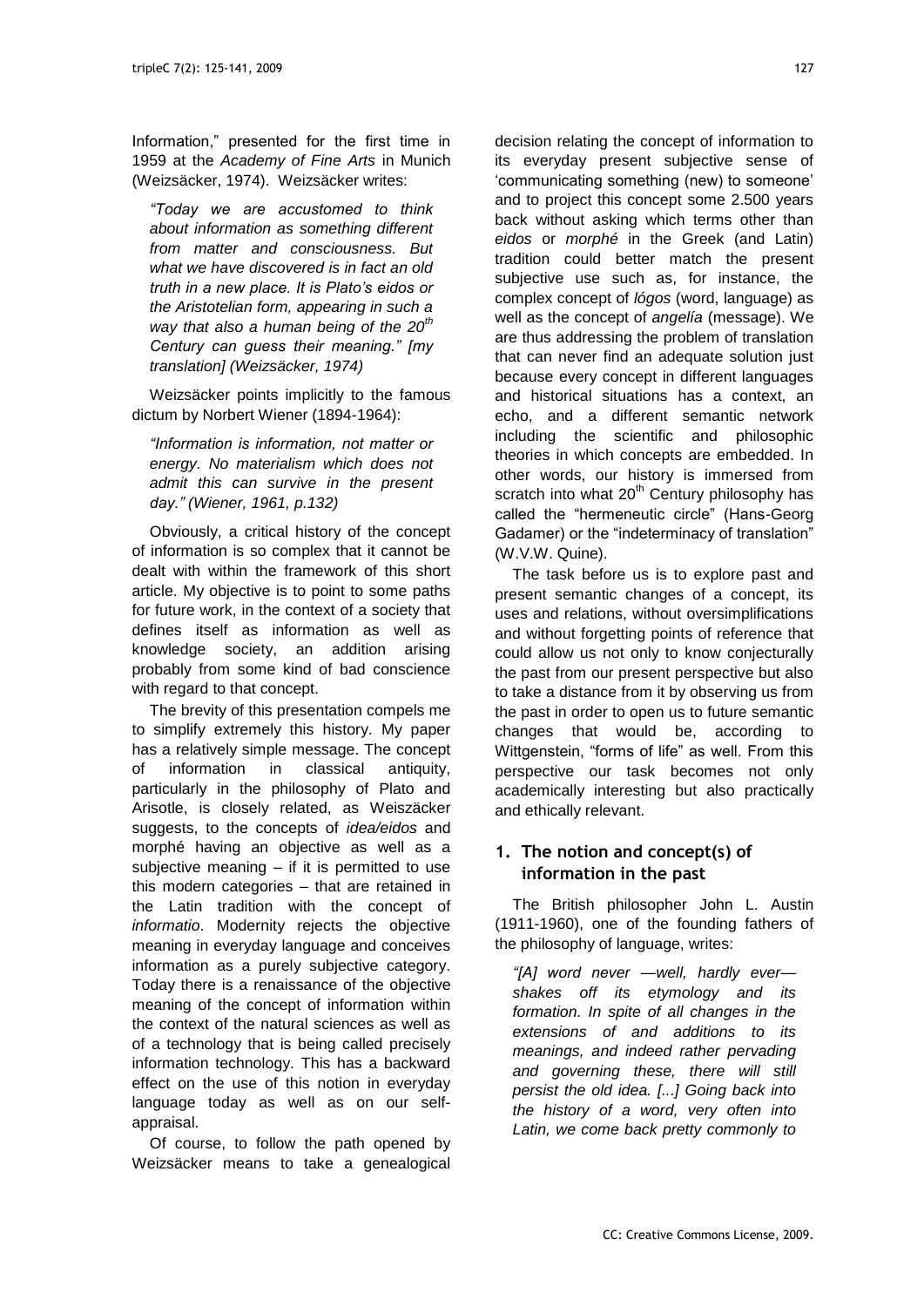*pictures or models of how things happen or are done." (Austin, 1961, pp. 149-150)*

The term information has a Latin origin. *Informatio* has two fundamental meanings, namely 'the action of giving a form to something material' as well as 'the act of communicating knowledge to another person.' Both meanings, the ontological and the epistemological, are closely related.<sup>4</sup> The prefix *in* has in this case the meaning of accentuating an action but it can also mean a negation like in *informis* (without form). The term *informatio* is used by classical authors such as Vergil (70-19 B.C.) when he describes in his *Aeneid* how Vulcan and the Cyclops hammered out (*informatum*) with their hands lightening bolts for Zeus (*Aen*. 8, 426). Tertullian (ca. 160-220 A.D.) calls Moses *populi informator*, that is, people's educator or molder, a pedagogical and political meaning that remains for many centuries in some Western languages derived from Latin.

If we follow Weizsäcker's path we can further ask if there is any text in classical or medieval philosophy where the term *informatio* has the same or a similar technical meaning as well as an explicit relation to the complex Greek philosophical concepts of *idéa*/*eidos* and *morphé*. The answer is yes in case of prominent thinkers such as Cicero (106-43 B.C.), Augustine (354-430 A.D.), and Thomas Aquinas (1225-1274 D.C.), to mention a few of them. Cicero, for instance, translates in *De natura deorum* the Epicurean concept of *prólepsis*, i.e., the representation of the images of the gods and things in the human soul as *informatio rei* (*nat. deor.* 1, 43). In a rhetorical context Cicero wants to describe vividly or depict (*informato*) the ideal rhetorician (*orat*. 7) whose highest performance is to be able to observe "what Plato calls *ideas*‖ (*orat*. 10). In another work Cicero defends his master, the Greek poet Archias, born in Antiochia and accused of having acquired illegally the Roman citizenship, by pointing to the fact that he, Cicero, was educated by Archias in tecniques such as writing whose aim is to educate or 'inform" young people in order to become a true

l

human being (*quibus aetas puerilis ad humanitatem informari solet*) (*Arch*. 3).

The influence of Greek ontology and epistemology with regard to the technical or conceptual use of *informatio* is also highly relevant in Augustine as well as in Thomas Aquinas. Augustine calls in *De trinitate* the process of visual perception "the moulding of sensory perception‖ (*informatio sensus*) (*trin*. 11, 2, 3) pointing to the Platonic (*Theaet*. 191d) and Aristotelian epistemological metaphors (*De an*. 424 a 17) of the impression (*imprimitur*) of a ring seal into wax, i.e., into memory. The Greek word for a ring seal is *daktylios*, Latin *digitus*, where our term *digital* comes from. This process is related, as I will show later, to the concept of message, as far as the impression of a form or structure in a medium can be understood as the communication of a message. In *De civitate dei* Augustine calls the process of illumination of the heavenly community *informatio civitatis sanctae* (*civ*. 11, 24).

The concept of *informatio* is a key one in Thomas Aquinas' epistemology and ontology. Aristotle's hylemorphism is translated by Aquinas as the process of 'in-forming' matter (*informatio materiae*). Such process is interpreted within the background of Christian creational metaphysics that leads Aquinas to clearly distinguish between physical and biological ‗in-formation' processes (*per modum informationis*) – particularly the ‗information' of the body by the soul – from the divine creational activity (*per modum creationis*).<sup>5</sup> This difference between *informatio* and *creatio* is alien to Greek thought. The Platonic *demiourge* is a "pottery god" (Margel, 1995) whose activity, from Aquinas' perspective, is only *per informationen* while the Christian god is a transcendent cause who creates things "out of nothing‖ (*ex nihilo*). Thomas Aquinas makes thus compatible in an elegant way today's opposition between the creationist vs. the evolutionary approaches. From an epistemological perspective he distinguishes between the "moulding of sensory perception" (*informatio* sensus) and the "moulding of the intellect‖ (*informatio intellectus*). He connects

<sup>4</sup> Bibliographic data of classical sources as well as of many other texts to which I refer in this article can be found in my *Information*,op.cit.

<sup>5</sup> See the analysis in my *Information*, op.cit. pp. 124- 127.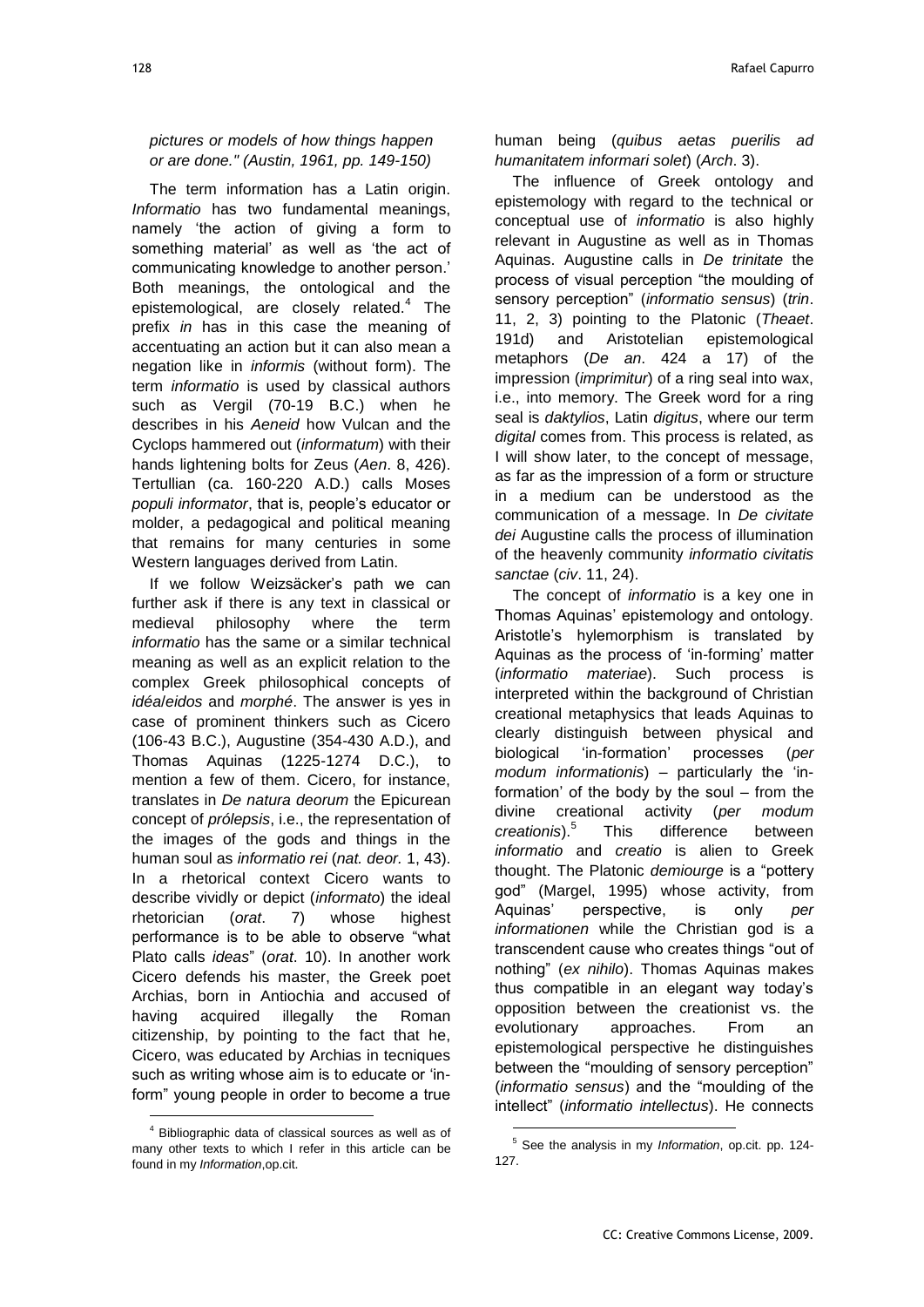both processes following the Aristotelian doctrine of "turning round towards the senseappearances‖ (*conversio ad phantasmata*) (*Summa theol*. I, 14.2. co/4). Aquinas underlines the role of the active intellect (*intellectus agens*) in the process of ‗recognizing' the forms separated or abstracted from the phenomena. Eventually he uses the term *informatio* in a pedagogical and ethical context understood as modelling virtues (informatio virtutum) and moral customs (*informatio morum*) (Summa theol. III, 110.4.co/15).

This broad technical use of *informatio* is common but not identical to many medieval authors. It is codified in general encyclopaedias as well as in philosophical dictionaries from the  $18<sup>th</sup>$  Century on, often with the remark that the ontological meaning does not belong any more to everyday language being only a *terminus technicus* in philosophy.<sup>6</sup> This remark in a typical dictionary style records briefly something apparently neutral and objective, but it entails in fact no less than a paradigmatic change from the medieval world view based on Greek-roman philosophy, and particularly on Aristotelian thought, into the modern subjective view of information as well as into scientific theories based upon or derived from such a view. The shift from the conception of information as an objective process to a subjective one is common to European languages deriving from Latin such as Spanish, French or Italian as well as to the ones influenced by it, such as English, from the  $14<sup>th</sup>$  Century on. I take as an example the listing of meanings of the Spanish term *información* and its derivates recorded in the *Dictionary of the Spanish Language* called *de Autoridades* published in Madrid in 1734.<sup>7</sup> As its heading *información* states the ontological meaning of information does not belong any more to everyday language being only a technical term, i.e., a

l

concept of Scholastic philosophy. What is the reason for such a shift? The answer seems obvious, namely, no more and no less than the slow transformation of the *substantial* view of the subject into the modern *communicational* subject enforced by the decline of Scholastic philosophy which was caused by the rise of modern empirical science since the  $17<sup>th</sup>$  Century. This thesis needs, of course, a deeper and more detailed analysis. 8 The transition from the Middle Ages to Modernity that can be observed in the loss in everyday language of the objective meaning of information ("giving a (substantial) form to matter") retaining the subjective one (―communicating something (new) to someone") can be clearly detected in the natural philosophy of René Descartes (1596- 1650), who calls ideas the "forms of thought," not in the sense that these are "pictured" (*depicate*) in some part of the brain, but "as far as they inform the spirit itself oriented to this part of the brain." $9$  Descartes separates radically, in opposition to Aristotelian and Scholastic philosophy, the sensory processes from the immediate and conscious knowledge of ideas. As André Lalande remarks, this text clearly shows the shift from the Scholastic meaning of "giving form to matter" ("donner une forme à una matière") to the modern use of "giving someone knowledge about something" ("faire connaître quelque chose à

 $\overline{a}$ 

<sup>&</sup>lt;sup>6</sup> See for instance Antoine Furetière: Dictionnaire universel contenant tous les mots françois tant vieux que modernes, & les termes de toutes les sciences et des arts. The Hague, Rotterdam: La Veuve van Dole 1725 (1st ed. 1690): "Informer, v. act. Servir de forme. Il ne se dit en ce sens qu'en phrase philosophique. L'âme informe le corps» as well as my Information, op.cit. pp. 155 ss.

<sup>7</sup> See Annex. See also my *Information*, op.cit. pp. 140 ss.

<sup>&</sup>lt;sup>8</sup> John D. Peters: Information: Notes toward a critical history. *Journal of Communication Inquiry*, 12, 1988, p. 12: "In the feverish demolition of medieval institutions in the seventeenth and eighteenth centuries, the notion that information consisted in the activity or process of endowing some material entity with form remained largely unchanged. But the notion that the universe was ordered by forms fell into disrepute, and the context of this informing shifted from matter to mind. Both changes inaugurated a massive inversion in the meaning of information<sup>"</sup>

<sup>9</sup> René Descartes: *Meditationes de prima philosophia. Secundae Responsiones*. In ibid. : *Oeuvres*, C. Adam & P. Tannery (Eds.). Paris: Vrin 1996, Vol. VII, pp. 160- 161 : « Ideae nomine intelligo cujuslibet cogitationis formam illam, per cujus immediatam perceptionem ipsius ejusdem cogitationis conscius sum ; adeo ut nihil possim verbis exprimere, intelligendo id quod dico, quin ex hoc ipso certum sit, in me esse ideam ejus quod verbis illis significatur. Atque ita non solas imagines in phantasia depictas ideas voco ; imo ipsas nullo modo voco ideas, quatenis sunt in phantasia corporea, hoc est in parte aliqua cerebri depictae, sed tantum quatenus mentem ipsam in illam cerebri partem conversam informant.»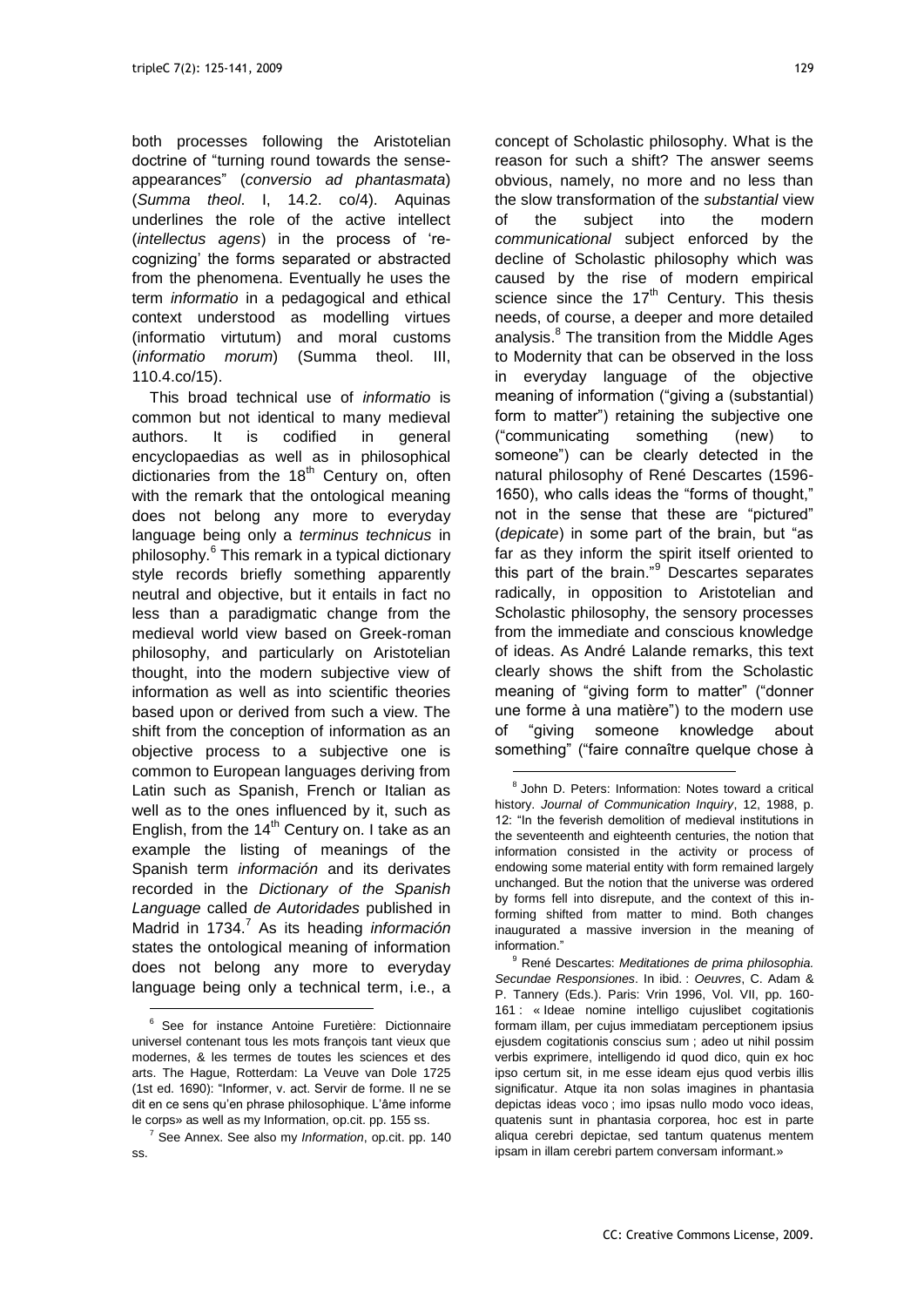l

quelqu'un") (Lalande, 1991, p.514). The Cartesian methodological doubt has a purely rational instrument – Kant will later call it *a priori* – that allows the ability to judge clearly and distinctively the unfaithful empirical data. Descartes' doctrine of ideas is heavily relevant to modern empiricism as well as to rationalism. 10

The criticism of hylemorphism and of the Aristotelian theory of abstraction are classical themes of philosophers such as Francis Bacon (1561-1625), John Locke (1632-1704), George Berkeley (1685-1753), David Hume (1711-1776) or Thomas Reid (1711-1796), but in many cases this is a seemingly critical appraisal particularly when empiricist theories use the term *information(s)* as well as *impression(s)*. The break between Scholasticism and modernity concerns less the concept of information as the question about its range or specific domain which, for modernity, is human knowledge and not something underlying all natural processes. The modern concept of information looses also the epistemological meaning as related to metaphysical or theological questions as well as to most pedagogical and moral applications of medieval *informatio*. The

<sup>11</sup> According to J.D. Peters, op.cit. p. 12, Bacon criticizes in the *Great Instauration* "the logicians of his day for receiving "as conclusive the immediate informations of the sense..." Instead, those "informations" must be subjected, according to Bacon, to a sure plan that will sort the true form the false. Though Bacon's usage may not appear irreconcilable with our own, the inverted pluralization should tip us off that he does not completely share our prejudices (we should say "the information of the senses"). In fact, this locution exemplifies a perfectly hylomorphic notion of the workings of the senses: they are a kind of matter (wax being a favorite empiricist instance) on which objects of the world may leave their shapes or stamps. What is interesting here is that the site of information is being shifted from the world at large to the human mind and senses. This shift requires no break with scholastic notions of mind or nature."

meaning of information is reduced to the exchange of knowledge about the world. It is neither related to the formative sensory processes themselves nor to moral enhancement. The key aspect of the modern epistemological concept of information is the human action of communicating (new) knowledge to someone. The *Diccionario de Autoridades* puts it in the most concise way:

*"To inform. Means also to communicate news to someone or in the very fact of telling him something. Lat. Informare. Certiorem facere."<sup>12</sup> [My translation]*

One testimony of this use is taken from Miguel de Cervantes (1547-1616) who describes how *Don Quixote*, the hero of liberty, asks to be *told*, i.e., *informed* why some wrongdoers were put in chains:

*"The chain of galley slaves had by this time come up, and Don Quixote in very courteous language asked those who were in custody of it to be good enough to tell him ["informalle y decille"] the reason or reasons for which they were conducting these people in this manner. One of the guards on horseback answered that they were galley slaves belonging to his majesty, that they were going to the galleys, and that was all that was to be said and all he had any business to know.*

*"Nevertheless," replied Don Quixote, "I should like to know from each of them separately the reason of his misfortune;" to this he added more to the same effect to induce them to tell him what he wanted so civilly that the other mounted guard said to him:*

*"Though we have here the register and certificate of the sentence of every one of these wretches, this is no time to take them out or read them; come and ask themselves; they can tell if they choose, and they will, for these fellows take a pleasure in doing and talking about rascalities."*

*With this permission, which Don Quixote would have taken even had they not* 

 $10$  J.D. Peters, op.cit. p. 13: "The "doctrine of ideas," developed initially by Descartes, was central to early modern philosophy, both rationalist and empiricist. Abandoning the "direct perception" of the scholastics the immediate communion of Intellect and Nature — Descartes interposed "ideas" between the two. An "idea" was something present to the mind, an image, copy, or representation, with a problematic relation to real things in the world. For empiricists (like Locke), the stream of ideas was the raw material from which genuine knowledge could be built; for rationalists (like Descartes), it was a veil of illusion, to be pierced by logic and reason."

<sup>&</sup>lt;sup>12</sup> See Annex.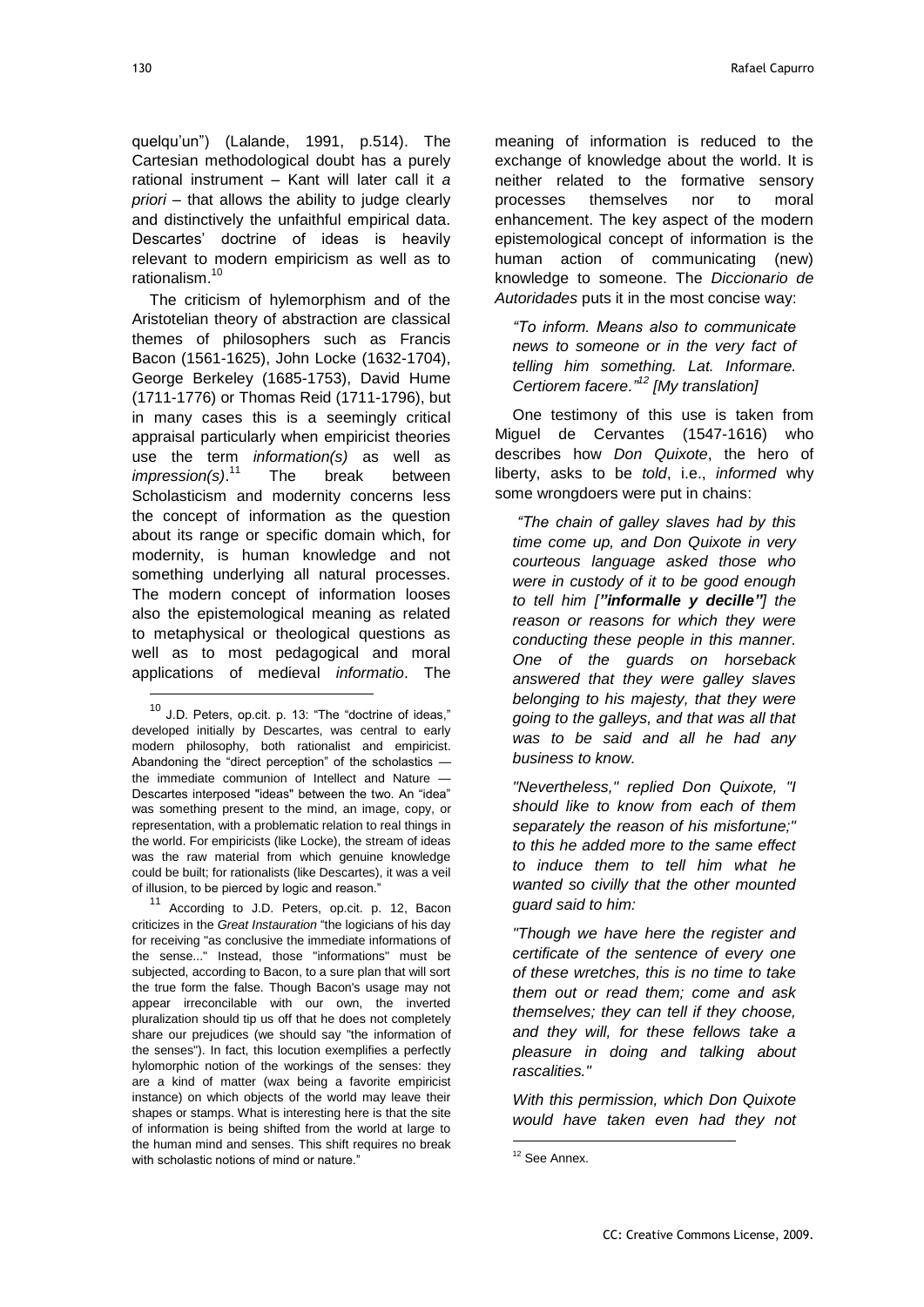*granted it, he approached the chain and asked the first for what offences he was now in such a sorry case.*

*He made answer that it was for being a lover.*

*"For that only?" replied Don Quixote; "why, if for being lovers they send people to the galleys I might have been rowing in them long ago."*

*"The love is not the sort your worship is thinking of," said the galley slave; "mine was that I loved a washerwoman's basket of clean linen so well, and held it so close in my embrace, that if the arm of the law had not forced it from me, I should never have let it go of my own will to this moment." (Cervantes, 1991, Vol. I, chapter 22).*

This text clearly shows the modern use of the notion of information within an epistemological and communicational context related to the plausibility of the knowledge transmitted based on oral as well as on written communication, particularly on official documents that, if necessary, might be read publicly. We may at this point suspect that the modern notion and concept of information is not only based etymologically on concepts such as *eidos/idéa* and *morphé* or *forma* but also, as far as it means 'telling something (new) to someone,' on the concept of *lógos* and related therefore to the birth itself of philosophy. I will come back to this issue.

## **2. The notion and concept(s) of information today**

The modern subjective notion of information plays a key role in the so-called information society that emerges after World War II together with a scientific discipline that has its roots in bibliotecology, computer science, and engineering. The application of computation to (scientific) bibliography gives rise to *information science*, also called *documentation* or *library and information science* (LIS) particularly in the Anglo-Saxon world. Within the societal context, information is seen more and more as something basic to the functioning of society together with capital, work and raw material.

The birth certificate of the today's concept of information is without doubt the article by Claude E. Shannon (1916-2001) *A Mathematical Theory of Communication* (1948) where he refers to the everyday semantic and pragmatic dimensions of the notion of information understood as the meaning of a message. Shannon's theory deals with the question of how to reproduce a *message* on the basis of its symbolic codification.<sup>13</sup> According to Shannon what a sender transmits to a receiver is not information but a message. He classifies the communication systems, i.e., the systems of message transmission, in three categories, namely discrete (telegraphy), continuous (radio and TV) and mixed ones. Shannon's definition of information deals strictly with the potential selections of messages or, more precisely, of the *signs* available in order to codify them. This theory does not deal with communication as transmission of meaning or with information as the meaning of a message. It is a theory of the codification and transmission of messages. Shannon makes a correlation between information, i.e., the number of possible selections needed for the creation of a message, and the improbability for such selection. This concept of information is, as Warren Weaver (1894-1978) remarks "disappointing and bizarre." (Shannon & Weaver, 1972, p.27) It is disappointing because it has nothing to do with the everyday notion in English or in other European languages for over, say, the last five hundred years. And it is bizarre because it equates two terms that are apparently opposed, namely information and uncertainty. What Shannon aims to quantify is not an information flow but the transmission of messages that can be continuous, discrete or

<sup>13</sup> Claude E. Shannon and Warren Weaver: *The mathematical theory of communication*. Urbana, IL: University of Illinois Press 1972 (orig. 1949), p. 31: "The fundamental problem of communication is that of reproducing at one point either exactly or approximately a message selected at another point. Frequently the messages have *meaning*; that is they refer to or are correlated according to some system with certain physical or conceptual entities. These semantic aspects of communication are irrelevant to the engineering problem. The significant aspect is that the actual message is one selected from a set of possible messages."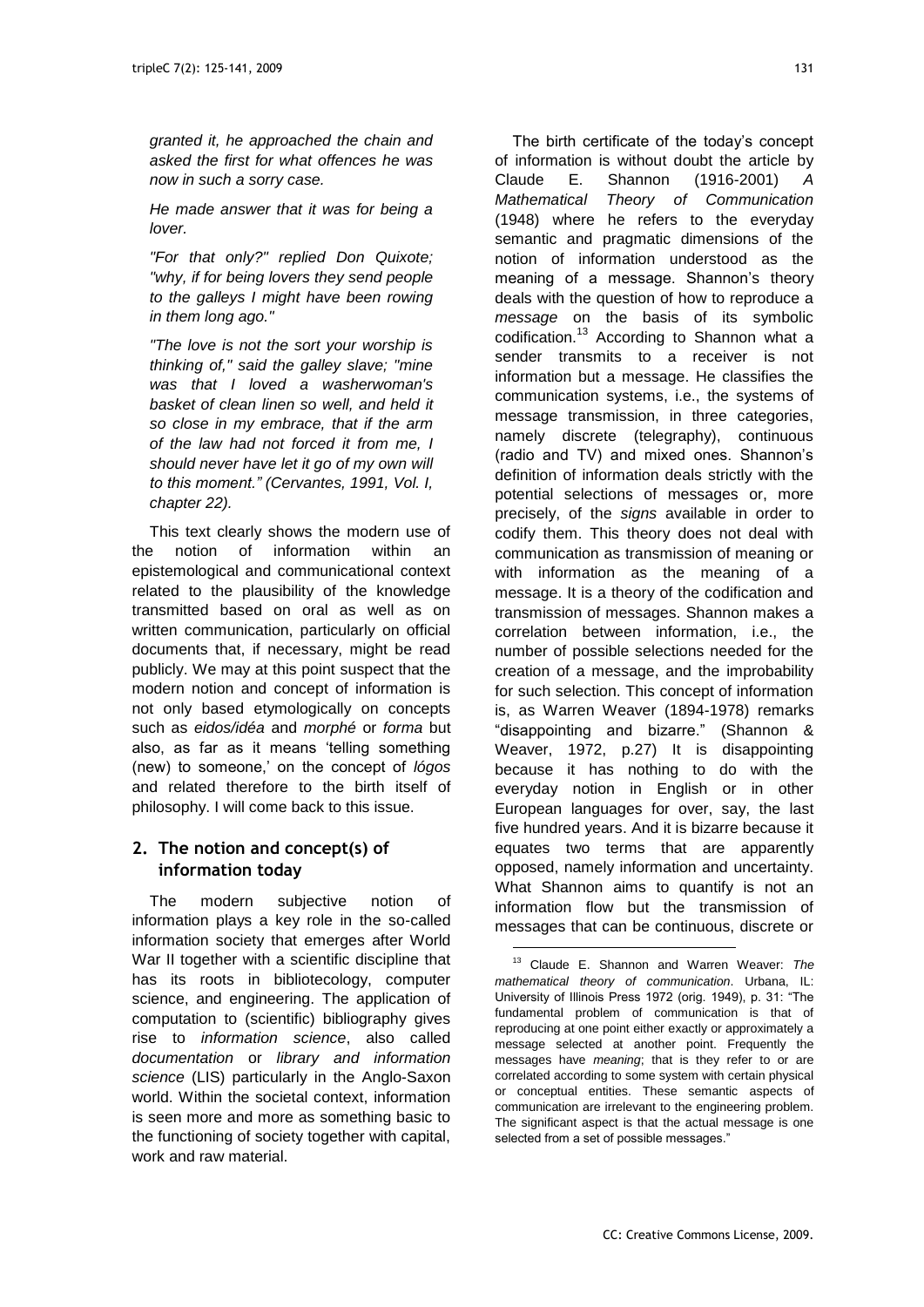l

mixed.<sup>14</sup> This transmission is based on a medium or, more precisely, on a messenger and is understood as a formal relation between messages. By disconnecting the concepts of information and message from their ancient and modern epistemological context, Shannon opens new vistas towards an objective or formal use of these concepts, explicitly setting aside the semantic and pragmatic aspects which are specific to psychic and social systems an to the modern use of the notion of information. We are at the eve of Norbert Wiener's (1894-1964) cybernetics and its further transformations that provoked a long and sometimes ideological discussion opposing subjective and objective meanings and seeking for a unified theory of information (Pérez-Montoro, 2007). This debate is a testimony of the complex history of this notion and concept(s) and its interrelation with the notion and concept(s) of message.

An example of this debate is the book edited by Fritz Machlup and Una Mansfield *The Study of Information: Interdisciplinary Messages,* where Machlup defends the subjective notion of information in its ordinary meaning of *messages* sent and/or received by the human mind and criticizes the use of this term in a technical context.<sup>15</sup> It is interesting to

<sup>15</sup> Fritz Machlup: Semantics quirks in studies of information. In: Fritz Machlup and Una Mansfield (Eds.): *The Study of Information. Interdisciplinary Messages*. New York: Wiley, 1983, p. 660. "[...] to telling something or to the something that is being told. Information is addressed to human minds and is received by human minds. […] The requirement of truth or correctness should exclude false or incorrect messages; the requirement of value or usefulness should exclude messages not helpful in decisions and actions; the requirement of novelty should exclude repeated or redundant messages; the requirement of surprise should exclude messages that the recipient expected; the requirement of uncertaintyreduction should exclude messages that leave the

see how this debate focuses on the concept of information while both, Machlup and Shannon, use the notion of message. It is also important to remember that the technical concept of information arises since the end of the 19<sup>th</sup> and the beginning of the  $20<sup>th</sup>$  Century when used by physicists and engineers like Ludwig Boltzmann (1844-1906), John von Neumann (1903-1957), Leo Szilard (1898- 1964), Harry Nyquist (1889-1976) and Ralph V.L. Hartley (1888-1970) who publishes in 1928 an article *Transmission of Information* where he postulates that since the systems of electronic transmission have nothing to do with human beings but with machines "[...] it is desirable therefore to eliminate the psychological factors involved and to establish a measure of information in terms of purely physical quantities" (Hartley, 1928, p. 536). The philosophical debate concerning the process of naturalization or objectification of the concept of information, i.e., its (re- )location beyond the human sphere, has its roots in the natural sciences but also in engineering and in computer science. When Norbert Wiener refers to the concept of information as something different from matter and energy, he is implicitly questioning dialectical materialism.<sup>16</sup> But in this present objective use of the concept of information there are fundamental changes with regard to its use in the context of classic Greek and Latin philosophy namely

- The meta-historical celestial place (*topos noetós*) of Platonic ideas is now occupied by worldly evolution.
- The place of nature (*physis*) is now occupied by quantum mechanics.
- The Platonic notion of participation (*méthexis*) is being substituted by the one of communication.

recipient's state of uncertainty unchanged or increased; and so forth. No exhaustive enumeration of persuasive or dictatorial restrictions is here intended."

 $\overline{a}$ 

 $16$  For an example of the dialectical materialist concept of information see A.D. Ursul: *Information: Eine philosophische Studie*. Berlin: Dietz 1970. Wiener's idea was further developped by Gotthard Günther: *Das Bewußtsein der Maschinen: Eine Metaphysik der Kybernetik*. Krefeld/Baden-Baden: Agis Verlag 1963.

 $14$  Ibid. p. 34-35: "We may roughly classify communication systems into three main categories: discrete, continuous and mixed. By a discrete system we will mean one in which both the message and the signal are a sequence of discrete symbols. A typical case is telegraphy where the message is a sequence of letters and the signal a sequence of dots, dashes and spaces. A continuous system is one in which the message and signals are both treated as continuous functions, e.g., radio or television. A mixed system is one in which both discrete and continuous variables appear, e.g., PCM transmission of speech." PCM (Pulse-code modulation) is the digital representation of an analogical signal.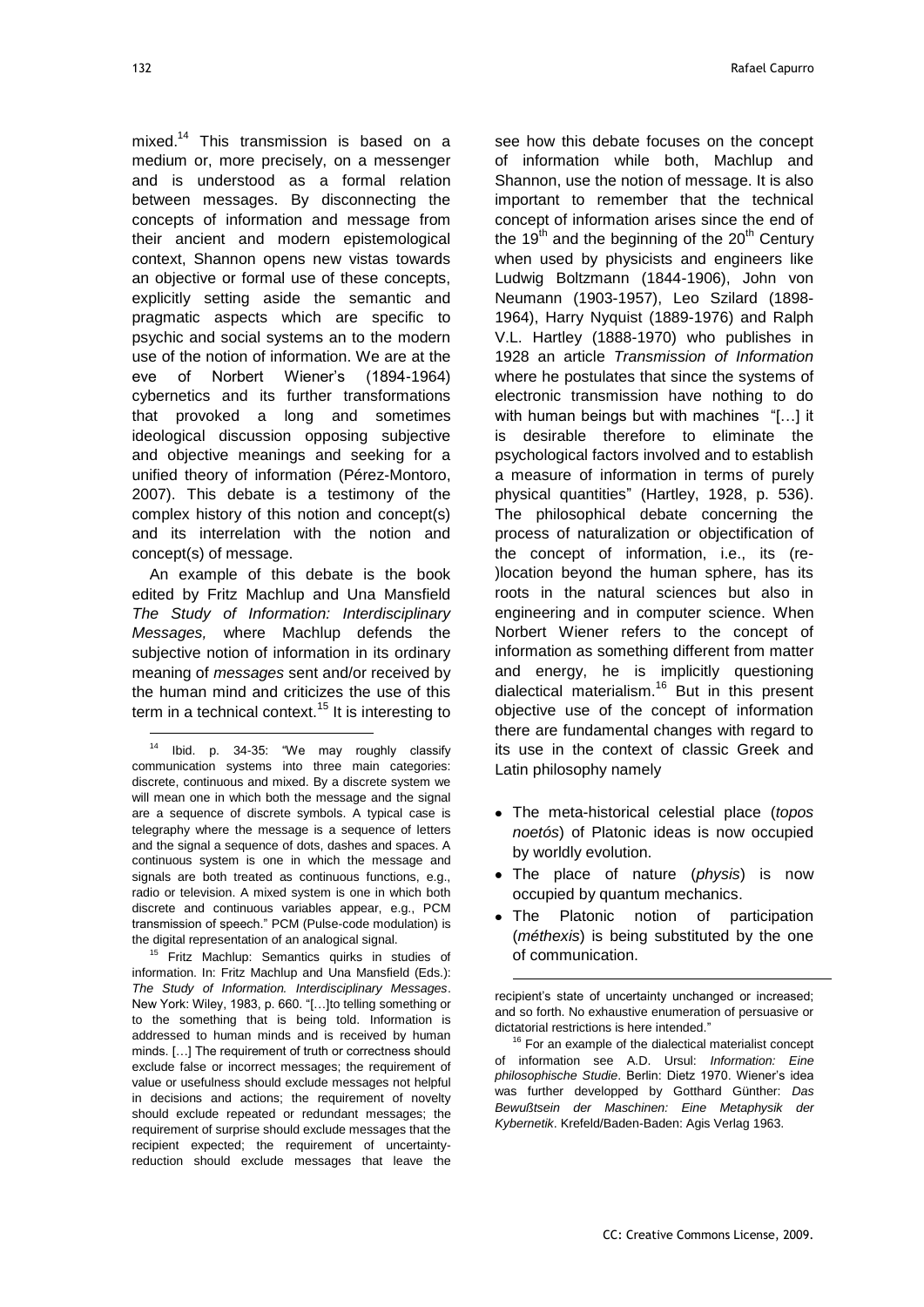The artificial (*poiesis*) informative processes are now based on digital technology.

This revitalization and replacement of the classic objective concept of information within a modern framework can be observed in Weizsäcker's thought for whom information is a double-bind category. It means (1) "what can be understood" as well as (2) "what generates information."<sup>17</sup> Based on the Greek concepts of *eidos/idea* and *morphé* Weizsäcker makes a bridge not only with regard to the Greek and medieval concept(s) of information but also to the modern dichotomy between the objective and a subjective view. Weizsäcker shows that in Greek philosophy the concept of information, viewed from the perspective of its etymology as well as from its historic development is related to form or structure, i.e., to *eidos/idea* and *morphé* which mean not only objective forms but also to conceptual products of human knowledge expressed as linguistic entities with a univocal meaning. This is only possible within an open field of possible meanings, which is what language provides on the basis of context dependent notions. According to Weiszäcker there is consequently a productive or "hermeneutic circle‖ between language and information, language being a pre-condition of scientific thinking. Between the plurivocity and/or multivocity of natural language and the univocity of scientific concepts there is a recursivity which is typical of human thought as finite observers located within language and evolution (Weiszäcker, 1992).

Weizsäcker shows also that biological structures or even evolution itself can be conceived as a "growth of forms measured as growth of information."<sup>18</sup> Forms can be

l

considered as potentially knowable which is what the second concept of information addresses. An organism can be understood as a product of genetic information. Weizsäcker calls these generative forms ―objectified semantics‖ (Weizsäcker, 1974, p.351). In the field of thermodynamics actual information means the opposite to entropy while in the context of consciousness information has syntactic, semantic, and pragmatic dimensions. Weizsäcker translates the technical concept of information as signal transmission into the context of thermodynamics and biological evolution. Thermodynamic entropy measures the distance between knowledge at the macro and micro level. The probability of possible events takes place within specific conditions. This means also that there is no absolute concept of information. It also implies that forms or structures, either objective or subjective ones, are not seen as something permanent or absolute but as changing in time (Ibid). Based on this duality of the concept of information, Holger Lyre develops a quantum theory of information with basic alternatives that represent the content of information as yes/no alternatives, i.e., as a quantum-theoretical bit of potential information called "Ur".<sup>19</sup>

This idea of units of information is *prima facie* similar to the theory of objective information developed by Tom Stonier (1927- 1999) according to whom information, or more precisely "infons," exist independently of human knowledge, as intrinsic components of the universe (Stonier, 1997). This makes the difference to the Kantian approach of Weizsäcker and Lyre for whom the "Urs" are not spatial-temporal particles. Stonier distinguishes clearly between information and meaning. The underlying concept is message. According to Stonier information is, say, the letters of the alphabet or the nucleotides of a strand of DNA. The message or, better, the

 $\overline{a}$ 

<sup>17</sup> Carl Friedrich von Weizsäcker: *Die Einheit der Natur*, op.cit. p. 351-352: "1. Information ist nur, was verstanden wird. […] 2. Information ist nur, was Information erzeugt." ("1. Information is only what can be understood. […] 2. Information is only what produces information.")

<sup>&</sup>lt;sup>18</sup> Carl Friedrich von Weizsäcker: Information und Imagination. In Bayerische Akademie der Schönen Künste (Ed.): *Information und Imagination*. Munich: Piper 1973, p. 24: "so ist also Evolution ein Anwachsen der Menge an Form, gemessen als ein Anwachsen der Information<sup>®</sup>

<sup>19</sup> Holger Lyre: *Quantentheorie der Information*. Vienna: Springer. According to Charles H. Bennett y David P. DiVicenzo: Quantum information and computation. *Nature*, 2000, 404, pp. 247-255, a theory of information based on quantum mechanics as well as on Shannon's theory offers benefits for cryptography as well for the quantum process of information. A quantum bit or "qubit" is a microscopic system similar to the atom.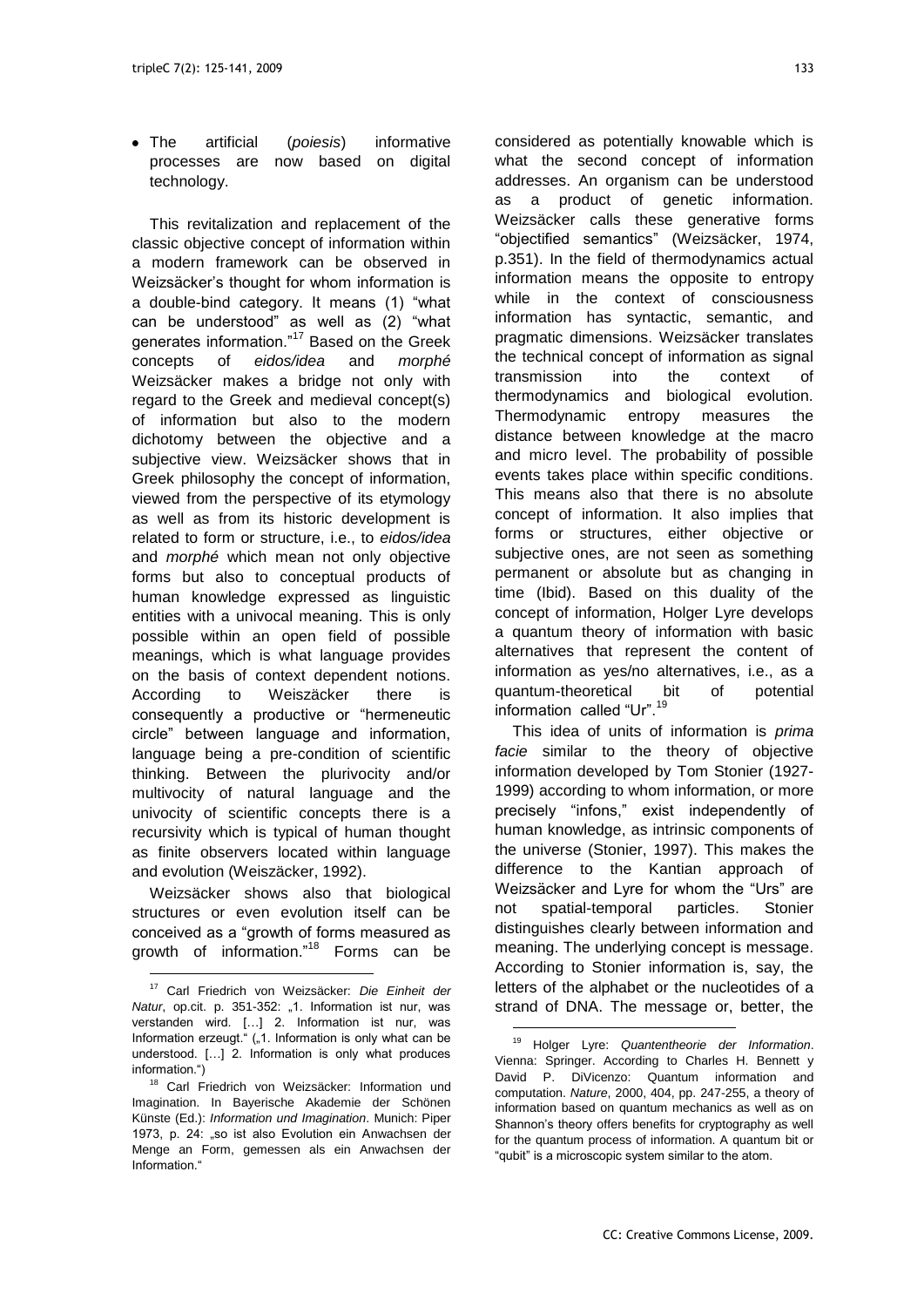information transmitted by a message has a meaning only if it has been informationprocessed by a recipient (Stonier, 1996).

Since the beginning of 1990 the group *Foundations of Information Science* coordinated by Pedro Marijuán has discussed the concept of information following the paths opened by Stonier and other scientists.<sup>20</sup> They have been searching for a unified theory of information that includes modern subjective as well as objective meanings underlying the pre-modern concept (Capurro, Fleissner & Wolfgang, 1999). Some philosophers have questioned the use of the concept of information in natural sciences as a misleading analogy or as a redundant concept with regard to causality.<sup>21</sup> Peter Fleissner and Wolfgang Hofkirchner have called this problem "Capurro's trilemma," being in fact an Aristotelian one. They point to the following options:

- 1. Univocity: the concept of information means the same in every context. Disadvantage: reductionism.
- 2. Analogy: the concept of information has an original meaning in a specific context, for instance in human communication and can be applied only analogically to other levels of reality. Disadvantage: anthropomorphism.
- 3. Equivocity: the concept of information has different meanings in different contexts. Disadvantage: Babel syndrome. Scientific discourses and theories remain encapsulated. (Fleissner & Hofkirchner, 1995)

l

This problem brings us to the debate on the concept of information in the humanities and social sciences (Qvortrup, 1993). It deals mainly with the reductionist syndrome, i.e., with the fear of reducing human beings to an information-processing machine giving up social and cultural dimensions. If, according to Gregory Bateson (1904-1980), "information is a difference that makes a difference" (Bateson, 1972, p.459) the question then arises as to what is the difference that makes of an observer a human one. One important aspect is selection. Information is the process as well as the product of selection. This aspect plays a key role in Shannon's theory of information which excludes, as we have seen, the semantic and pragmatic aspects of human selection as addressed in the modern notion of information. But although it is clear that human as well as non-human information processes deal with selection, they differ in the kind of interpretation as well as with regard to the relation between (deterministic) causality and (conscious) motivation. This is the reason why Yehoshua Bar-Hillel (1915- 1975) pointed to the "ambiguities and semantic traps" in Shannon's theory of information that he prefers to call "theory of signal transmission."<sup>22</sup> Bar-Hillel and Rudolf Carnap (1891-1970) developed a semantic theory of information where the concept of information is interpreted within a linguistic framework (Bar-Hillel & Carnap, 1953). A similar but not identical theory was proposed by Fred Dretske based on the distinction between information and meaning. "Information is what is capable of yielding knowledge‖ and knowledge is relative to preknowledge (Dreske, 1981). The concept of information is thus intimately related to human knowledge or, more generally, to cognitive systems: "knowledge is information-produced belief" (Ibid, pp. 91-92). Cognitive systems capable of creating meaning are different from mere information processing ones such as computers that can only manipulate symbols.

<sup>&</sup>lt;sup>20</sup> Pedro Marijuán (Ed.) First conference on foundations of information science. From computers and quantum physics to cells, nervous systems, and societies. *Bio Systems* 1996*, 38*, 87-96. See the site <http://fis.icts.sbg.ac.at/>. See also Horst Völz: *Information I - Studie zur Vielfalt und Einheit der Information; Information II - Ergänzungsband zur Vielfalt und Einheit der Information - Theorie und Anwendung vor allem in der Biologie, Medizin und Semiotik*. Berlin: Akademie Verlag.

<sup>&</sup>lt;sup>21</sup> Peter Janich: Informationsbegriff und methodischkulturalistische Philosophie. *Ethik und Sozialwissenschaften*, 1998, 2, pp. 169-182. See my criticisms in: "Das Capurrosche Trilemma" Ethik und *Sozialwissenschaften*, 1998, 2, pp. 188-189 and the discussion in my: Informationsbegriffe und ihre Bedeutungsnetze. *Ethik und Sozialwissenschaften*, 2001, 1, pp. 14-17.

<sup>22</sup> Yehoshua Bar-Hillel: *Language and information.*  London: Addison-Wesley 1973 (1a. ed. 1964), p. 296: ―Even more important than the change of name from Information Theory to Theory of Signal Transmission (plus, perhaps, Theory of Coding) would be to discard the use of the term 'information' within this theory, with all its ambiguities and semantic traps."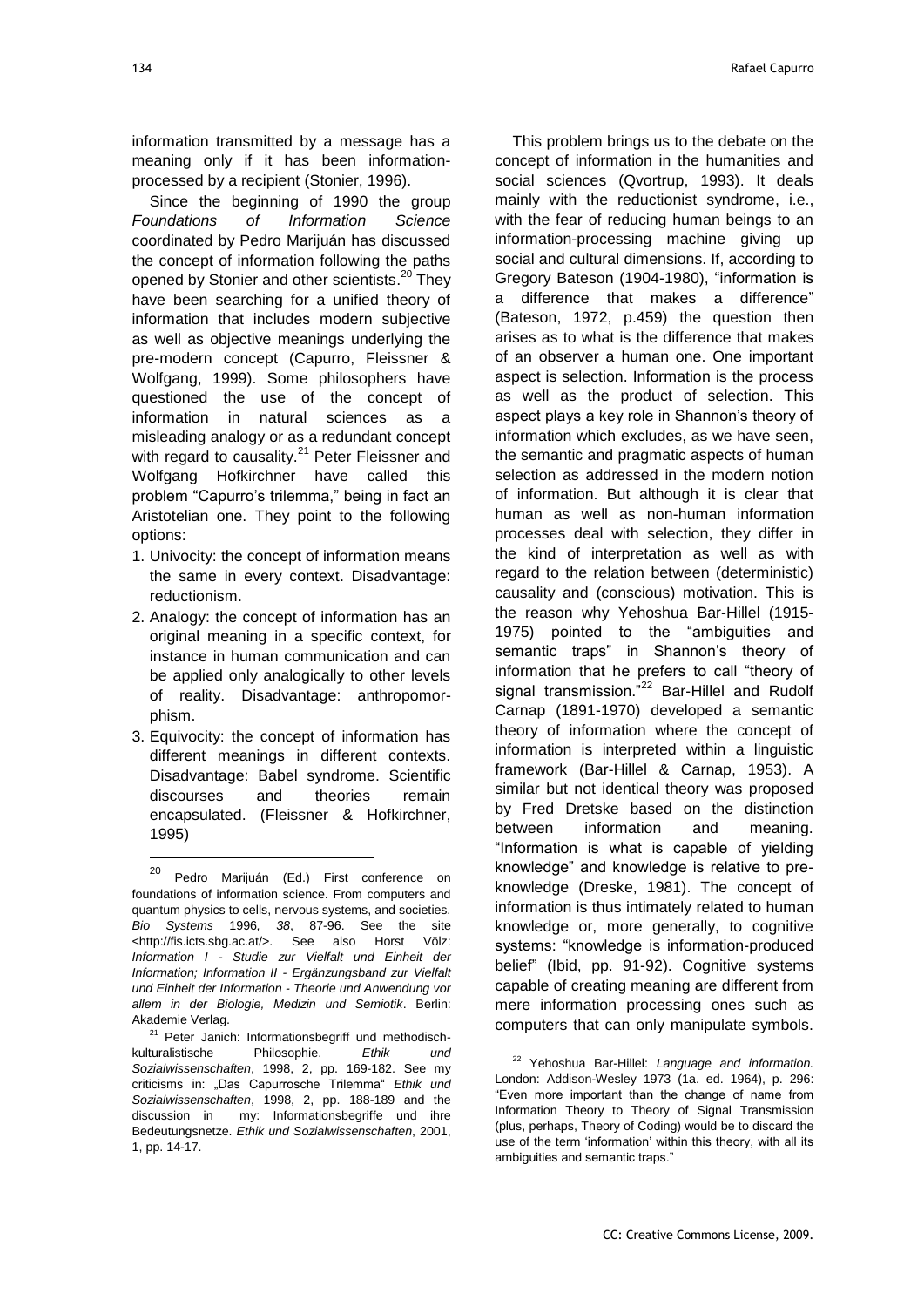This cognitivist limitation was criticized by authors like Barwise, Perry, Israel and Seligman who developed a semantic theory based on the idea of regularity of different types of situations where Dretske's theory is seen as a particular case. Information does not refer to a property of something. It is context-dependent (Barwise & Perry, 1983; Barwise & Seligman, 1997; Israel & Perry, 1990). Pérez-Montoro developed further this theory, disconnecting the concept of information from any kind of relation to a receiver's interpretation. The concept of information is fully situational and contingent, i.e., dependent on specific frameworks (Pérez-Montoro, 2007).

Based on systems theory, Oeser points to the objectivity of scientific knowledge that is not based on the elimination of the knower but on an intersubjective information process (Oeser, 1976). Information always has a system as framework of reference as conceived also by second-order cybernetics developed by biologists Humberto Maturana and Fracisco Varela (1946-2001) (Maturana & Varela, 1980; Brier, 1999, Qvortrup, 1993). According to the computer scientist Heinz von Foerster (1911-2002), information is a mental difference within the observer who constructs or discovers a difference in the outside world (von Foerster, 1984). Sociologist Niklas Luhmann developed a theory of psychic and social systems where the construction of meaning is based on a communication process whose three elements are a meaning offer ("Mitteilung"), a selection ("Information"), and its integration ("Verstehen") within the system (Luhmann, 1987, pp. 193-194). This theory criticizes the metaphor of information as something that can be transmitted between a sender and a receiver. The sender makes already a selection as Shannon clearly saw. Other authors, such as Klaus Kornwachs, propose a pragmatic definition of information (Kornwachs, 1996).

Information is today a key concept in sociology, political science, and economics (Castells, 1995). According to Bougnoux, the concepts of information and communication are inversely related: communication refers to what can be foreseen as well as to redundancy, while information has to do with what is new and unforeseen. There is no

"information in itself" as there is always some kind of redundancy or noise. To inform others or oneself means, according to Bougnoux, to select and to evaluate. This is particularly relevant in the field of journalism, mass media, and the Internet (Bougnoux, 1993). According to Alfons Cornella enterprises *are* information (Cornella, 2000). The concept of information plays a key role in theories of knowledge management. According to Nonaka and Takeuchi information is externalized and manageable and therefore it can only be potential knowledge because the latter is a process that takes place only within a cognitive subject. $23$  These theories are (implicitly) related to the long history of the concept of information in the library and information science field. 24

To summarize, this discussion on the concept of information that takes place since the second half of the  $20<sup>th</sup>$  Century shows a growing interest on the objective meaning that was already part of the classic pre-modern tradition and which is interpreted now within the framework of empirical science and information technology. There is a tendency, questioned by some authors, to relativize or even eliminate the subjective dimension. It is obvious that at least five hundred years of using the notion of information in a subjective sense in everyday language cannot be ignored or easily forgotten even if the sciences define their concepts independently of the ordinary use, without always giving rise, as in this case, to a controversy that has not only a scientific but also a social and an ethical dimension. One main reason for this is that the objective concept of information has a backward effect on the self construction of the subject that sees him/herself as leveled by and deprived from specific differences with regard to non-human information-processing systems. But, in fact, the concept of information refers in many of its scientific meanings to "release mechanisms," as Karpatschof calls them (Karpatschof, 2000), which can be applied specifically in different

<sup>&</sup>lt;sup>23</sup> See for instance Ikujiro Nonaka and Hirotaka Takeuchi: *The knowledge-creating company*. New York: Oxford University Press, 1995.

 $24$  For a detailed analysis of the concept of information in the LIS field see Rafael Capurro and Birger Hjørland: The Concept of Information, op.cit., pp. 377-396.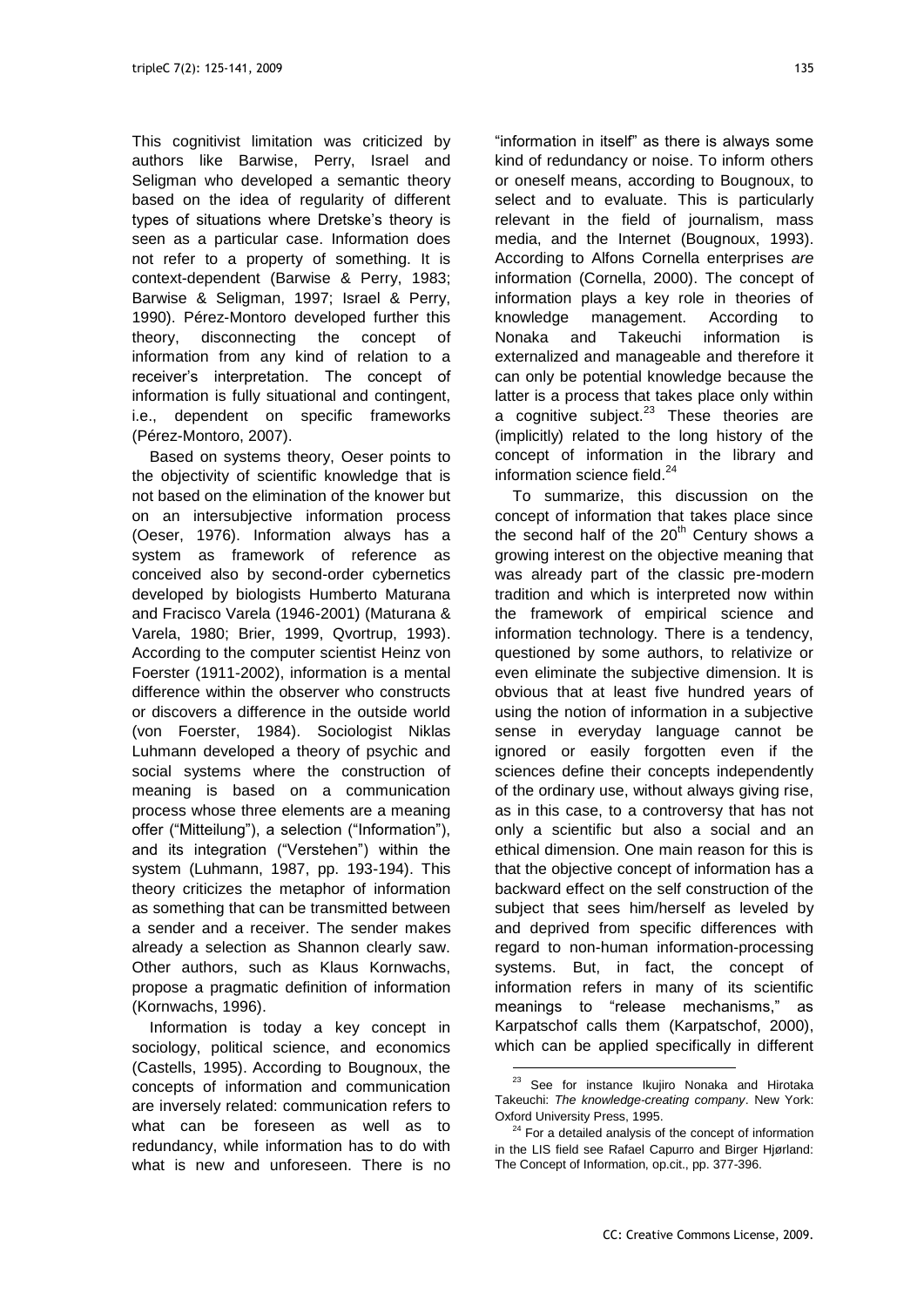levels and contexts without reductionisms. In order for this to happen it is necessary to perform a genealogical study of this and other related notions and concepts that are crucial for our age. The tendency to see ourselves as objects is always latent and becomes virulent when objective knowledge and its technical instrumentalization become a global horizon since modernity.

## **3. The future of the concept of information**

Within the framework of an emerging philosophy of information that until now does not seem to become aware of the complex past of this concept as well as of the underlying notion and its signifiers, Floridi defines information within the framework of Shannon's information theory (Floridi, 2004), as well as within the classical tradition of the concept of *forma*. Floridi's "informational objects‖ are similar to Leibniz' monads or Plato's ideas. They are seen also as messages with different kinds of "intrisic value‖ (Floridi, 2003; 1999; Capurro, 2003).

Following this path already opened by Weizsäcker, I would like to twist Floridi's ontological or I should better say metaphysical paradigm and reverse the foundational relation between message and form or "informational objects. $n^{25}$  I consider the givingness of such objects (or forms) – and the very fact of the given itself of such givingness – as the original informational or *angeletic* (from Greek *ángelos* = messenger) phenomenon that becomes manifest to a finite subject for whom his/her own being is (perceived as) given and to which he/she is capable to answer. The latter makes the heart of his/her existential responsibility towards what he/she can be.<sup>26</sup> The concept of givenness , in contrast to the one of creation, is a phenomenological not a metaphysical one. We are responsible beings also in the

l

sense of our capacity of selecting and answering messages or "meaning offers" (Luhmann, 1987). "What is received is received according to the receiver's form" (*quidquid recipitur ad modum recipientis recipitur*) as the medieval *dictum* says. 27

The modern concept of information is grounded etymologically not only in the concepts of *eidos/idea* and *morphe* or *forma* but also, as far as it means "communicating something (new) to someone," in the concept of *lógos* and is related to the birth of philosophy. How far? As far as the Platonic Socrates replaces the heteronomic structure underlying the concepts of message and messenger through a method based on telling or giving *each other* reasons (*logon didónai*) instead of *just* letting oneself be told something by others, particularly if they occupy a place of power, i.e., having the capacity to command (Capurro, 1995). In other words, Socrates introduces nothing less than *the principle of recursivity* as a method for searching the truth. Socrates' polemics dealt with the concept of message (*angelía*) that was used particularly but not exclusively in political and/or military contexts but also in mythical and poetical ones. In this latter case it meant the activity of the poet as mediator or messenger between the gods and the human being, personified by Hermes, but also by Iris, the messenger(s) of the Olympic gods. $^{28}$ Socrates propagates a message exchange that is seemingly horizontal while retaining the right to autonomy of the participants in such a dialogue. This allows the concept of message to enter into a dialectical inter-play with one important transformation with regard to the pre-socratic hierarchical scheme, namely the introduction of *reversibility* that allows the receiver of a message to transform herself into a sender.

Recursivity and reversibility are fundamental with regard to the present concept of information within the framework of cybernetics. It is not by chance that the concept of message as well as of medium is

<sup>&</sup>lt;sup>25</sup> See my criticisms to Floridi's metaphysics of information in: Towards an ontological foundation of information ethics. *Ethics and Information technology* 8, 4, pp. 175-186.

<sup>&</sup>lt;sup>26</sup> See Heidegger's existential philosophy and his criticism of metaphysics in Martin Heidegger *Sein und Zeit*. Tübingen: Niemeyer 1976 and my: Towards an ontological foundation of information ethics, op.cit.

<sup>27</sup> See for instance Thomas Aquinas, *Summa Theologica*, I q.12 a.4 c.: "Cognitum autem est in cognoscente secundum modum cognoscentis."

<sup>28</sup> On the semantic context of *angelía* see my: *Information*, op.cit. pp. 46-49.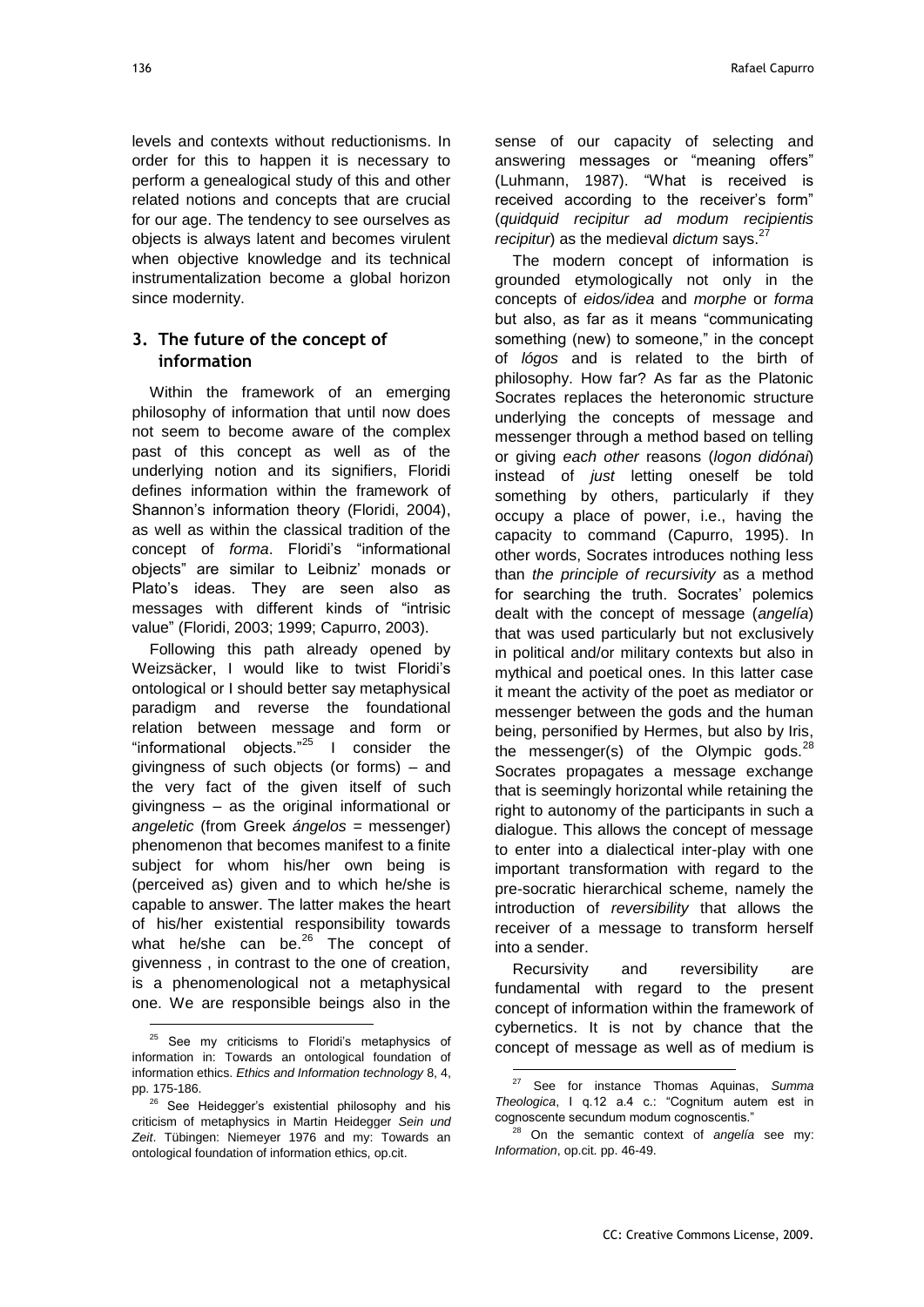at the core of Shannon's theory of communication and its aftermath. Who speaks about messages cannot avoid speaking about messengers. The difference between message and messenger is an important one. Plato's metaphysics imagines pure, metalinguistic or, so to speak, messenger-free messages or *ideas* located in a divine place (*topos noetós*) beyond the symbolic dimension of the world as perceived *through* language. A message without a messenger as well as a messenger without a message is a limiting concept. Not only information but also media theory can find a new basis in a theory of messages *and* messengers or *angeletics* (Capurro, 2003a; 1995; 2003b). This theory is still in its infancy although *message societies* develop themselves technologically and culturally with breathtaking speed. *Information is a message that makes a difference*, either as a form or as a "meaning offer." This postal paradigm interprets the classic Greek-Latin tradition of the concept of *informatio* from the modern communicational perspective. It goes beyond the rejection of the application of the concepts of information and message/messengers to non-human contexts when dealing with non-human communicational or postal processes. I suggest the need to explore and imagine models and rules that allow present and future societies to operate on the basis of a complex reversible exchange of messages and messengers, particularly digital ones. The limits of my history of the notion of information are obviously the ones of Western philosophical tradition as well as of some Western languages as far as the notion of information and message/messenger are concerned. The message of this paper, that has no missionary ambitions, is the idea of a paradigm that connects, without leveling differences, human and non-human angeletic phenomena. In a text that he considered his best book Ivan Illich writes:

*"The book has now ceased to be the root-metaphor of the age; the screen has taken its place. The alphabetic text has become but one of many modes of encoding something, now called «the message»." (Illich, 1993, p. 3)*

Maybe we are in the process of leaving the age of the book by going through the information age towards the age of messages and messengers. The information age has given us not only a new alphabet but also new forms of message codification using particularly digital messengers. We are not mere readers of the genetic code (Blumenberg, 1986). If we see it as a message we conceive ourselves, from the perspective of the "age of the book" (Illich, 1993), as writers. When texts, the ones of nature as well as the ones of culture, are conceived as messages, writers and readers become messengers. In order for this to work at the social level without vertical power structures that might stop arbitrarily such processes, it is necessary to develop bidirectional, horizontal, and recursive dispositifs of communication.<sup>29</sup> The discussion on the concept of information in the  $20<sup>th</sup>$ Century has opened our eyes to the danger of a unilateral, vertical, and non-recursive transmission of messages. In other words, the modern concept of information works as a corrective with regard to the heteronomic concept of message. And *vice versa*, the concept of message shows something that underlies implicitly or explicitly the concept of information. The critical perception of this tension between autonomy and heteronomy, horizontality and verticality, information and message has been made possible today thanks to the system of interactive message transmission we call the Internet when we see it from the perspective of the genealogy of the concept of information that leads eventually to information ethics.

### **Annex**

-

Real Academia Española: *Diccionario de la Lengua castellana, llamado de Autoridades*, Madrid 1734, tomo I, pp. 267-268:

"INFORMACION, s.f. El acto de informarse ò informar de algo. Lat. *Informatio*. Fuenm. S. Pio V.f.118. Por siniestras *informaciónes* desacreditados.

<sup>29</sup> With "dispositif", sometimes translated as "aparatus" or "device", we are recalling the term coined by Foucault (1977).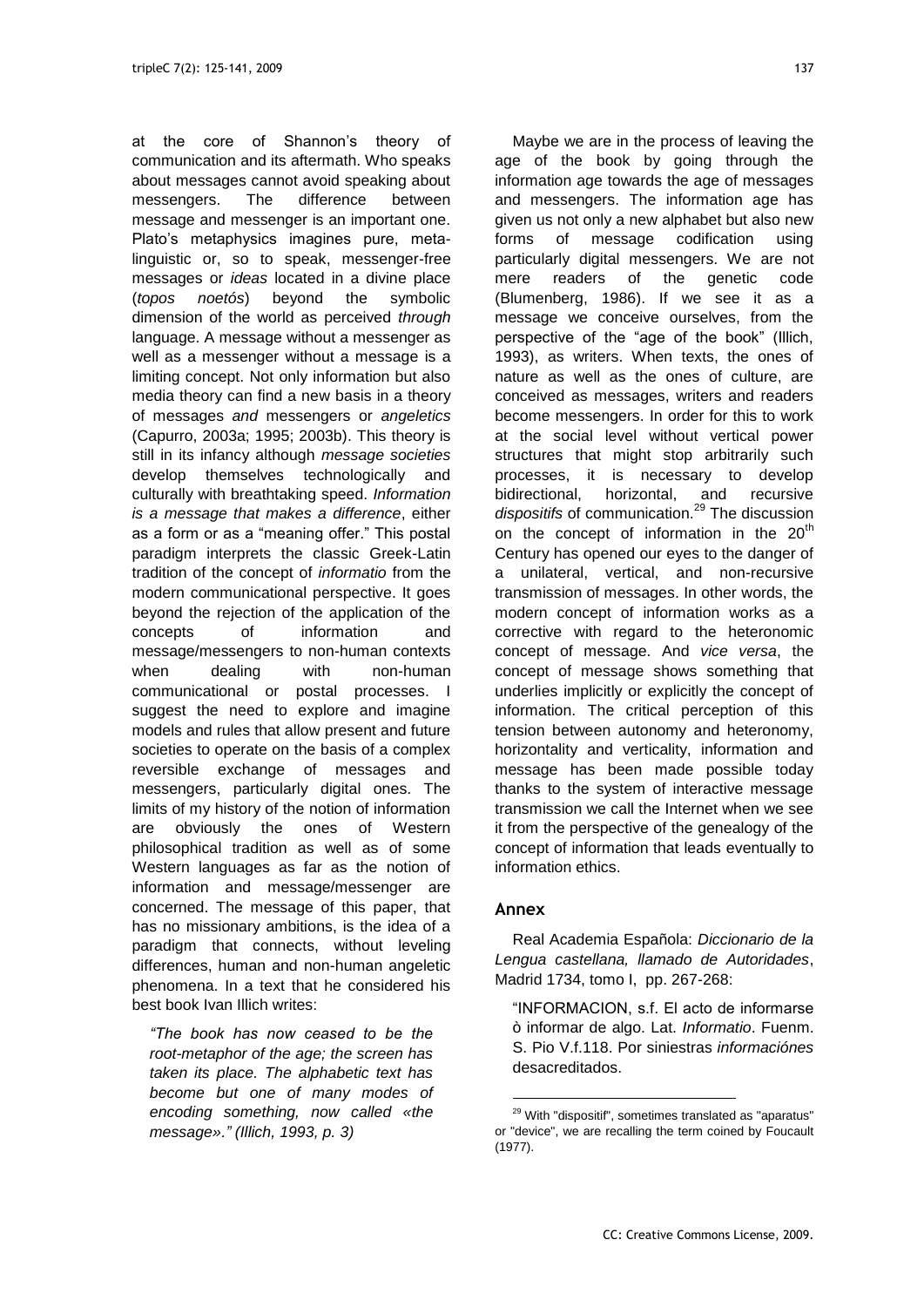Información. Se llaman en lo forense las diligencias jurídicas que se hacen de cualquier hecho ù delito, para averiguarle, y certificarse de su verdad. Lat. *Inquisitio*. Cerv. Quix. Tom.I.cap.41. Hecha su *información* de quanto le convenia, se fué à la Ciudad de Granáda. Quev. Mus.7.Rom.Satyr. que empieza, Pues me haceis casamentero.

Al caminante en los Pueblos *Se le pide* información, *Temiendole mas que à peste.*

Información. Se llama en la Philosophía la introducción de la forma en la matéria, para formar el compuesto. Lat. *Informatio*.

Informaciónes. En plural, se llaman las diligencias secretas, que se hacen de la calidad y nobleza de alguno, en orden à conferirle algun oficio, dignidad ò insignia. Lat. *Secretae inquisitiones*. Establec. de Sant. Tit. 2. cap. 14. Mandámos, que despues de vistas en el Consejo las *informaciónes*, que se hacen para Hábitos de Caballeros, se tornen à cerrar y sellar.

Información en derecho. La alegación escrita, que el Abogado hace para instruir à los Jueces de la justicia de alguna de las partes, en los pleitos y causas civiles o crimináles. Cald. Aut. La immunidad del sagrado.

*.... Yo he de llenarlàs, Cumpliendo de esse volumen Lo que à la esperanza falta, Con la nueva* información*, Que* en derecho *en favor haga.*

INFORMANTE. S.m. El que lleva la comissión y el cargo de hacer las informaciónes de calidad y nobleza, ò limpieza. Lat. Inquisitor secretus. Recop. Lib. 1.tit.7,l.35. En tal caso se podrán examinar los testigos que en él se citan, como pudiera el *informante* examinarlos por sí mismo.

INFORMAR. V.a. Term. Philosóphico. Dar la forma à la materia, ò unirse con ella. Lat. *Informare*, que es de donde viene. Cald. Aut. A Dios por razon de estado.

*En embrion el alma, aun no* Informa *órganos al cuerpo*.

Informar. Vale tambien dar noticias à alguno ò ponerle en el hecho de alguna cosa. Lat. *Informare. Certiorem facere*. Cerv. Quix. Tom1,cap.22. Pidió à los que iban en su guarda fuessen servidos de *informarle*, y decirle la cáusa, ò causas por que llevaban aquella gente. Saav. Empr. 66. La peregrinacion es gran Maestra de la prudencia, quando se emprende para *informar*, no para deleitar solamente el ánimo.

Informar. Significa tambien decir, ò poner en el hecho y derecho de alguna causa al Juez, el Abogado de ella para que sentencie. Lat. *Certiorem facere. Informare*. Cald. Aut. La immunidad del sagrado.

.... *No me acobarda La competéncia; en derecho sabré* informar....

Informarse. Vale tambien tomar noticias ò inquirir alguna cosa. Lat. Inquirere. Grac. Xenoph.lib.4.f.37. Yo *me informaré* como y quando, y en qué tiempo los hirieron, y daré mi parecer sobre ello. Mend. Vid. De N. Señora, Copl.112.

Infórmase, *y no resiste Al soberano decreto, Que no en todas ocasiones Quiere Dios sentidos ciegos.*

INFORMADO, DA. part.pass. del verbo Informar en sus acepciones. Lat. *Informatus*. *Inquisitus*. Marian.Hist.Esp.lib.7.cap.2. Los Moros *informados* de lo que pretendía Don Pelayo, por la huella, fueron en su busca.

INFORME. s.m. El mismo hecho de informar, ù dar noticia de alguna cosa. Lat. *informatio*. Cruzad.Cort.Sant.tom.3. Pass.del odio, fest.4. Aunque no tengan mas fundamento, que un mal *informe* y una mentira.

Informe. En lo forense significa la oración que hace el Abogado, en hecho y derecho de la causa que defiende. Lat. *Informatio*.‖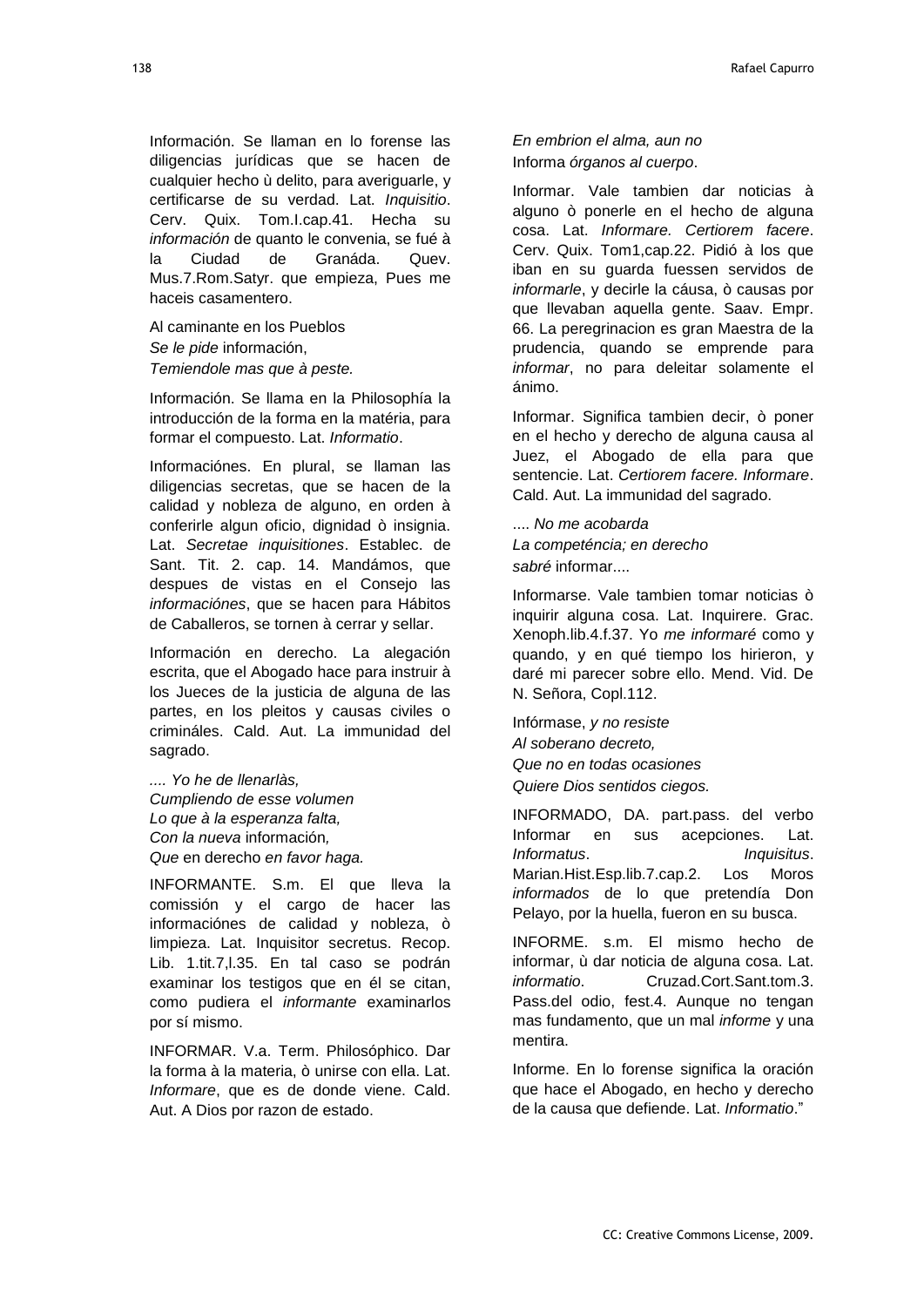#### **References**

Austin, J.L. (1961). *Philosophical Papers*. J.C. Urmson & G.J. Warnock (Eds.). Oxford: Clarendon Press.

- Bar- Hillel, Y. (1973). *Language and Information*. London: Addison-Wesley (1<sup>st</sup> Edition 1964)
- Bar- Hillel, Y. & Carnap, R. (1953).3). Semantic information. *British Journal of Science. 4*, 147-157.

Barwise, j. & Perry, J. (1983). *Situations and Attitudes.* Cambridge: MIT Press.

- Barwise. J. & Seligman, J. (1997). *Information Flows: The Logic of Distributed Systems*, Cambridge, UK: Cambridge University Press.
- Bateson, G. (1972). *Steps to an Ecology of Mind*. New York: Ballantine Books.
- Bennett, C.H. & DiVicenzo, D.P. (2000). Quantum information and computation. *Nature, 404,* 247-255.
- Blumenberg, H. (1986). *Die Lesbarkeit der Welt*. Frankfurt am Main: Suhrkamp.
- Bougnoux, d. (1993). *Sciences de l'information et de la communication*. Paris: Larousse.
- Brier, S. (1999). What is a possible ontological and epistemological framework for a true universal "information science?" The suggestion of a cybersemiotics. In W. Hofkirchner, W. (Ed.), *The Quest for a Unified Theory of Information*. Amsterdam: Gordon and Breach, pp. 79-99.
- Buckland, M.K. (1991). *Information and Information systems*. New York: Praeger.
- Capurro, R. (1978). *Information. Ein Beitrag zur etymologischen und ideengeschichtlichen Begründung des Informationsbegriffs*. Munich: Saur.
- ── (1995). *Leben im Informationszeitalter*. Berlin: Akademie Verlag.
- ── (1996) ―On the Genealogy of Information‖. In Klaus Kornwachs y Konstantin Jacoby (Eds.): *Information. New questions to a multidisciplinary concept*. Berlin: Akademie Verlag 1996, pp. 259-270. [Online version] <http://www.capurro.de/cottinf.htm>
- ── (2001). Informationsbegriffe und ihre Bedeutungsnetze. *Ethik und Sozialwissenschaften, 1(12)*, 14-17. <http://www.capurro.de/ropohl.htm>
- ── (2003a). Angeletics A Message Theory. In: Hans H. Diebner, Lehan Ramsay (Eds.): *Hierarchies of Communication*. Karlsruhe: Verlag ZKM, pp. 58-71. <http://www.capurro.de/angeletics\_zkm.html>
- ── (2003b). *Ethik im Netz*. Stuttgart: Franz Steiner Verlag.
- ── (2006). Towards an ontological foundation of information ethics. *Ethics and Information Technology, 8(4)*, 175-186.
- Capurro, R. & Hjørland, B. (2003). The Concept of Information. In Blaise Cronin (Ed.): *Annual Review of Information Science and Technology (ARIST)*, Medford, NJ: Information Today, *37* (2003), 343-411. [Draft version Online] <http://www.capurro.de/infoconcept.html> [consulted 02/04/2010]
- Capurro, R.; Fleissner, P. & Hofkirchner, P. (1999). Is a Unified Theory of Information Feasible? A Trialogue. In Wolfgang Hofkirchner (Ed.): *The Quest for a Unified Theory of Information. Proceedings of the Second International Conference on the Foundations of Information Science*. Amsterdam: Gordon and Breach, pp. 9-30. [Online version] [<http://www.capurro.de/trialog.htm>](http://www.capurro.de/trialog.htm).
- Castells, M. (1996-1998). *The information age - Economy, society and culture*. 3 Vol. Oxford, UK: Blackwell.
- Cervantes, M. de (1991). *Don Quijote de la Mancha*. Barcelona: Editorial Planeta (Engl. transl. by J. Ormsby [Online] <http://www.gutenberg.org/files/5921/5921.txt>)
- Cornella, A. (2000): *Infonomia.com. La empresa es información*. Bilbao: Deusto.
- Descartes, R. (1996). *Meditationes de prima philosophia. Secundae Responsiones*. In ibid.: *Oeuvres*, C. Adam & P. Tannery (Eds.). Paris: Vrin, Vol. VII.
- Dretske, F. I. (1981). *Knowledge and the flow of information.* Cambridge, MA: MIT Press.
- Dretske, F. I. (1986). Minds, machines and meaning. In C. Mitcham, & A. Huning (Eds.), *Philosophy and technology II. Information technology and computers in theory and practice*. Dordrecht, The Netherlands: Reidel, pp. 97-109.
- Fleissner, P. & Hofkirchner, W. (1995). Informatio revisited. Wider den dinglichen Informationsbegriff. *Informatik-Forum 8,* 126-131.
- Floridi, L. (1999). Information Ethics: On the Theoretical Foundations of Computer Ethics. *Ethics and Information Technology, 1*, 37-56. [Online] <http://www.wolfson.ox.ac.uk/~floridi/pdf/ieotfce.pdf>
- ── (2003). On the Intrinsic Value of Information Objects and the Infosphere. *Ethics and Information Technology, 4*, 287- 304. [Online] <http://www.wolfson.ox.ac.uk/~floridi/>
- ── (2004). Information. In ibid.: *The Blackwell Guide to the Philosophy of Information.* Oxford, UK: Blackwell, pp. 40-61.

── (Ed.) (2004). *The Blackwell Guide to the Philosophy of Information.* Oxford, UK: Blackwell.

- Foerster, H. von (1984). Observing systems. Seaside, CA: Intersystems Publications.
- Foucault, M. (1977). "Ornicar?". *Bulletin périodique du champ freudien, 10 (1977)*, 62-93.
- Furètière, A. (1725). *Dictionnaire universel contenant tous les mots françois tant vieux que modernes, & les termes de*  toutes les sciences et des arts. La Haya, Rotterdam: La Veuve van Dole (1<sup>st</sup> Edition, 1690).
- Günther, G. (1963). Das Bewußtsein der Maschinen: Eine Metaphysik der Kybernetik. Krefeld/Baden-Baden: Agis Verlag.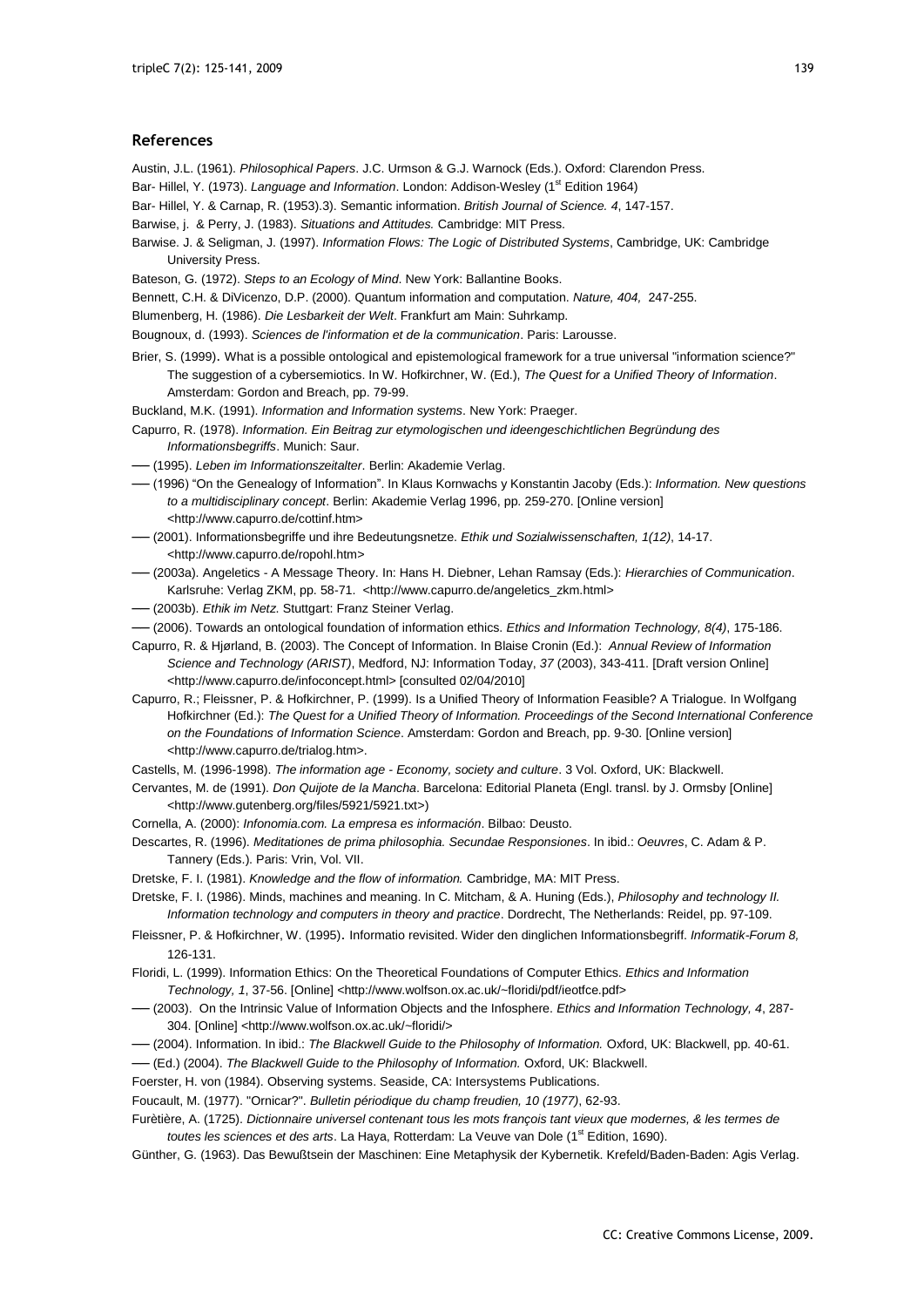- Hartley, R.V.L. (1928). Transmission of Information. *Bell System Technical Journal*, *7*, 335-363.
- Heidegger, M. (1976). Sein und Zeit. Tübingen: Niemeyer 1976.
- Hofkirchner, W. (ed.) (1999). The Quest for a Unified theory of information. Proceedings of the Second International Conference on the Foundations of Information Science. Amsterdam: Gordon and Breach.

Illich, I. (1993). *In the vineyard of the text.* A commentary to Hugh's *Didascalion.* The Chicago University Press.

- Israel, D. & Perry, J. (1990). What is information? In P. Hanson (Ed.), *Information, language and cognition*. Vancouver, BC: University of British Columbia Press, pp. 1-19.
- Janich, P. (1998). Informationsbegriff und methodisch-kulturalistische Philosophie. *Ethik und Sozialwissenschaften, 2*, 169- 182.
- Karpatschof, G. (2000). *Human activity: Contributions to the anthropological sciences from the perspective of activity theory.* Copenhagen: Dansk Psykologisk Forlag.
- Kornwachs, K. (1996). Pragmatic information and system surface. In K. Kornwachs y K. Jacoby: *Information. New questions to a multidisciplinary concept*. Berlin: Akademie Verlag, pp. 163-185.
- Lalande, A. (1991). *Vocabulaire technique et critique de la philosophie*. Paris: Presses Universitaires de France.
- Luhmann, N. (1987). *Soziale Systeme*. Frankfurt am Main: Suhrkamp.
- Lyre, H. (1998). *Quantentheorie der Information*. Vienna: Springer.
- Machlup, F. (1983). Semantics quirks in studies of information. In: Fritz Machlup & Una Mansfield (Eds.): *The Study of Information. Interdisciplinary Messages*. New York: Wiley, pp. 641-671
- Machlup, F. & Mansfield, U. (eds.) (1983*). The Study of Information. Interdisciplinary Messages*. New York: Wiley.

Margel, S. (1995). *Le tombeau du dieu artisan*. Paris: Éditions du Minuit.

- Marijuan, P.C. (1996). First conference on foundations of information science. From computers and quantum physics to cells, nervous systems, and societies. *Bio Systems 38*, 87-96.
- Maturana, H.R. & Varela, F.J. (1980). *Autopoiesis and cognition*. Dordrecht, The Netherlands: Reidel.
- Nonaka, I. & Takeuchi, H. (1995). *The knowledge-creating company*. New York: Oxford University Presss
- Oeser, E. (1976). *Wissenschaft und Information*. Vienna: Oldenbourg.
- Pérez gutiérrez, M. (2000). *El fenómeno de la información. Una aproximación conceptual al flujo informativo.* Madrid: Trotta. (Engl. transl.: M. Pérez-Montoro [sic] (2007). *The Phenomenon of Information. A Conceptual Approach to Information Flow.* Lanham, Maryland: Scarecrow Press).
- Peters, J.D. (1988). Information: Notes toward a critical history. *Journal of Communication Inquiry*, *12*, 10-24.
- Qvortrup, L. (1993). The controversy over the concept of information. An overview and a selected and annotated bibliography. *Cybernetics & Human Knowing 1(4)*, 3-24.
- Ritter, J. et al. (ed.) (1971 ss.). *Historisches Wörterbuch der Philosophie*. Darmstadt: Wissenschaftliche Buchgesellschaft.
- Schnelle, H. (1976). Information. In J. Ritter (Ed.), *Historisches Wörterbuch der Philosophie, IV*. Stuttgart: Schwabe, pp. 116-117.

Shannon, C. E. (1948). "A Mathematical Theory of Communication". *Bell System Technical Journal, 27, 379-423, 623-656.* 

- Shannon, C. E. & Weaver, W. (1972). *The mathematical theory of communication*. Urbana, IL: University of Illinois Press (primera edición 1949).
- Stonier, T. (1990). *Information and the Internal Structure of the Universe: An Exploration into Information Physics.* London: Springer.
- Stonier, T. (1997). *Information and meaning: An evolutionary perspective*. London: Springer.
- Stonier, T. (1996). Information as a basic property of the universe. *Bio Systems 38,* 135-140.
- Tomas Aquinas. (1923). *Summa Theologicae*. Ed. Leonina, Roma: Forzanti.
- Ursul, A.D. (1970). *Information: Eine philosophische Studie*. Berlin: Dietz.
- Völz, H. (1982/1983). Information I Studie zur Vielfalt und Einheit der Information; Information II Ergänzungsband zur Vielfalt und Einheit der Information – Theorie und Anwendung vor allem in der Biologie, Medizin und Semiotik. Berlin: Akademie Verlag.
- Webster, F. (1995). *Theories of the information society*. London: Routledge.
- Weizsäcker, C. F. von. (1973) Information und Imagination. In: Bayerische Akademie der Schönen Künste (Ed.): *Information und Imagination*. Munich: Piper.
- ── (1974). *Die Einheit der Natur*. Munich: DTV.
- ── (1985). *Aufbau der Physik.* Munich: Hanser.
- ── (1992). *Zeit und Wissen*. Munich: Hanser.
- Wiener, N. (1961). *Cybernetics or control and communication in the animal and the machine*. New York: MIT Press 2nd ed.  $(1<sup>st</sup>$  ed. 1948).
- Wittgenstein, L. (1984). *Philosophische Untersuchungen*. Frankfurt am Main: Suhrkamp .